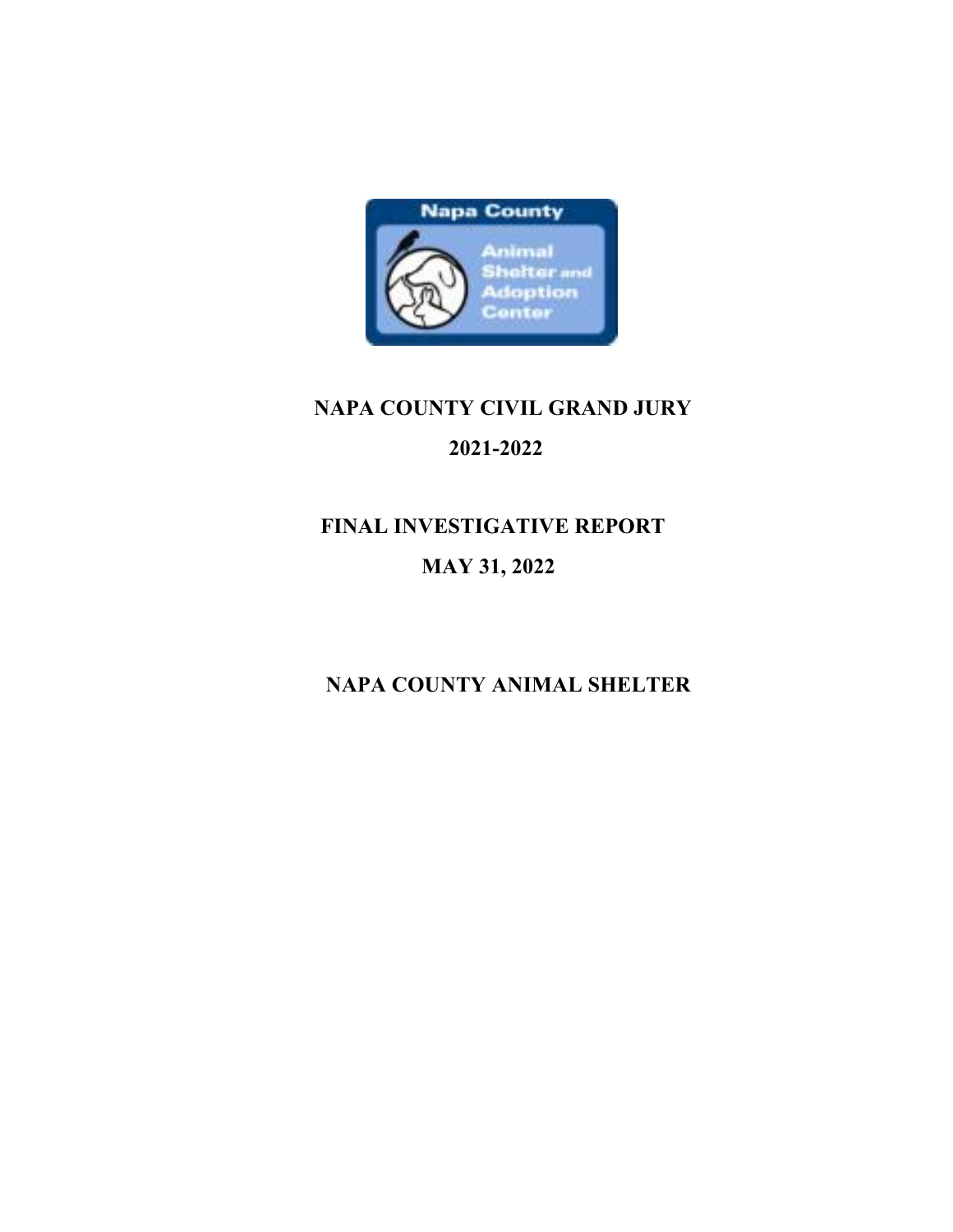# **TABLE OF CONTENTS**

# **PAGE**

| <b>SUMMARY</b>          | 3  |
|-------------------------|----|
| <b>BACKGROUND</b>       | 3  |
| <b>METHODOLOGY</b>      | 4  |
| <b>DISCUSSION</b>       | 4  |
| <b>FINDINGS</b>         | 9  |
| <b>RECOMMENDATIONS</b>  | 9  |
| <b>RESPONSES</b>        | 10 |
| <b>NAPA COUNTY CODE</b> | 11 |
| <b>ASILOMAR ACCORDS</b> | 13 |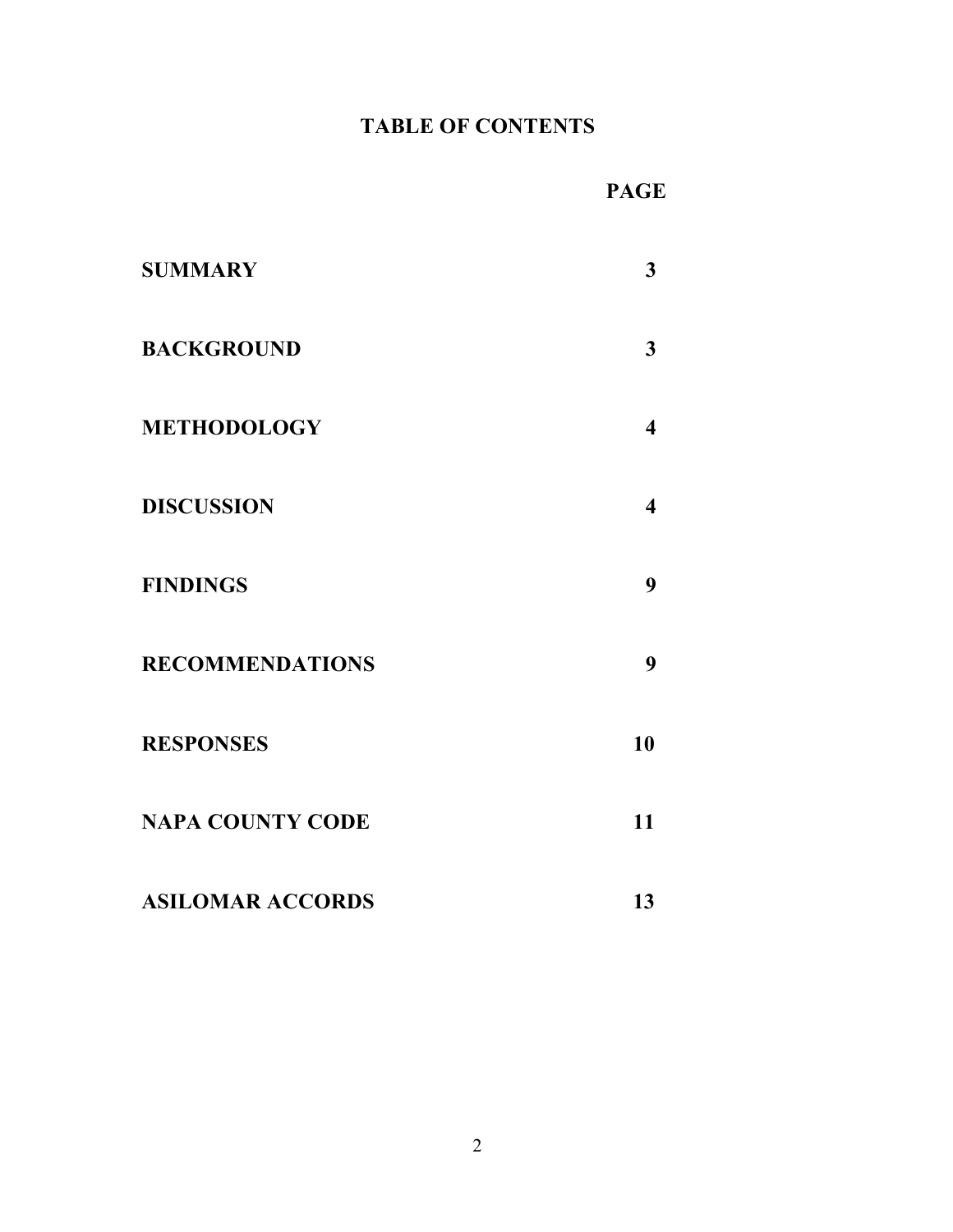# **NAPA COUNTY ANIMAL SHELTER FINAL INVESTIGATIVE REPORT**

### **SUMMARY**

In March 2021, the 2021-2022 Napa County Civil Grand Jury learned of public concerns regarding compliance with a modification to the Napa County Municipal Code, Section 6.04.230 (see Appendix A), the result of a 2016 ballot initiative known as Measure A which became effective January 2017. Measure A required new practices and procedures for the Napa County Animal Shelter in euthanizing animals and was designed to reduce the number of animals that might otherwise have been destroyed.

Over several months the Grand Jury's investigation included interviews, document review, and a Shelter tour. At the conclusion of its investigation, the Grand Jury determined that the Shelter was adhering to the new requirements, an important result to alleviate public concerns about compliance with the new Napa County Code. However, during the investigation, other areas of concern were identified and the investigation was broadened to examine the impact of Measure A on animals, either with irremediable suffering or where aggressive behavior posed a danger to Shelter staff.

# **BACKGROUND**

In March 2021, the Napa County Civil Grand Jury began an investigation initially focused on whether the Napa County Animal Shelter was in compliance with Measure A regarding the handling of animals, particularly as regards euthanasia. The investigation responded to concerns expressed by some Napa County residents.

Pursuant to that Ordinance and the Asilomar Accords Agreement,<sup>1</sup> the Shelter publishes a quarterly and annual report of Live Release Statistics. The complete text of the Accords can be found in Appendix B of this report.

The Asilomar Accords Agreement is a set of criteria, guiding principles, standardized definitions, and a statistics table for tracking shelter populations, with a formula for determining live release rates in shelters. The purpose of the Accords and the live release rate formula is to create a uniform system so that shelters and other concerned individuals can understand the progress of lifesaving efforts by shelters on a nationwide basis.

**<sup>1</sup>** In August 2003, Animal welfare organization leaders throughout the United States participated in a conference at the Asilomar Conference Center in Pacific Grove, California, designed to develop uniform definitions to standardize the categories of treatment for dogs and cats in both public and private shelter/rescue organizations. The goal was to create standard definitions for annual reporting as a first step toward collecting and reporting reliable data on the number of at-risk animals across the nation.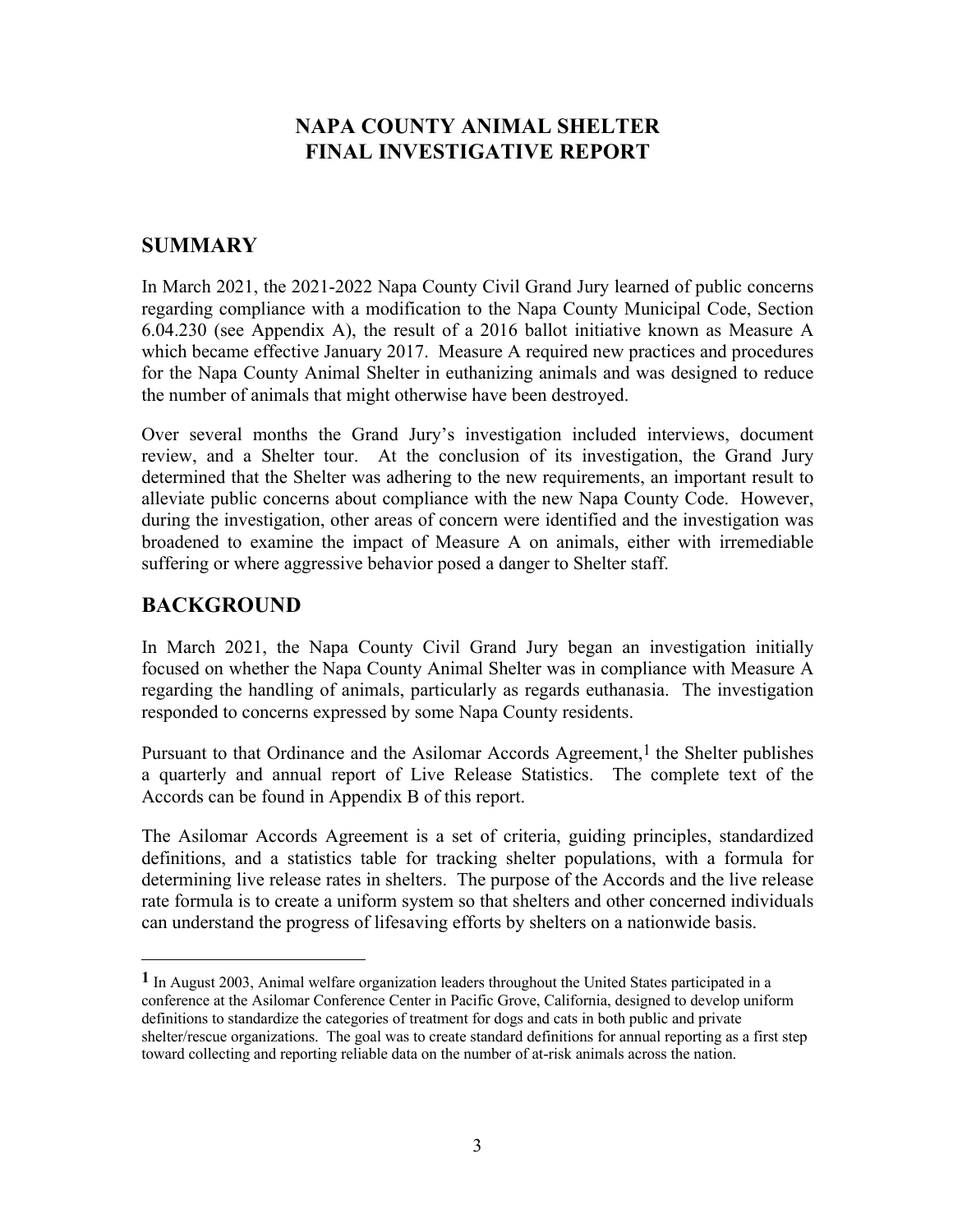# **METHODOLOGY**

The Grand Jury's Animal Shelter investigation included three activities:

- A review of the Shelter's population and Live Release Statistics;
- Interviews with multiple Shelter and related personnel; and
- A tour of the Shelter facility.

The Grand Jury received and reviewed documentation that formed the basis for the quarterly and annual reports required by Measure A. This documentation included results of blood work, x-rays, and conclusions from the attending veterinarian. The Grand Jury also requested and received documents regarding the policies and procedures governing Animal Services officers and their training requirements.

Interviews were conducted both in-person and via Zoom with seven individuals: three Shelter personnel, two volunteers, and two Animal Services members.

Shelter staff provided the Grand Jury with an extensive tour of the Animal Shelter facility, focusing on areas for housing dogs. The shelter area devoted to problem animals not suitable for adoption was also toured.

### **DISCUSSION**

### A. Overview

The Napa County Animal Shelter is a part of the County's Public Works Department. In March 2021 this Grand Jury began an evaluation of the Animal Shelter's compliance with Napa County Ordinance 2016-03, Measure A. As a result of a 2016 general election ballot initiative, this measure became effective in January 2017 and its full text was incorporated in the Napa County Code of Ordinances, Title 6, Chapter 6.04, Section 6.04.230 (see Appendix A). The Ordinance laid out specific practices required for Shelter personnel to follow prior to the destruction of any surrendered or impounded dog, cat or rabbit. The investigation's focus was to validate compliance with the Ordinance requirements by assessing the actual Live Release rates between 2018 and 2021.

In general, the Ordinance requires that the Shelter publish (on a website, or other publicly accessible location), the Live Release Rate for (a) the prior calendar quarter and (b) the annual Live Release Rate for the prior three years, using the methodology and formulas developed pursuant to the Asilomar Accords. A higher percentage indicates that more animals are being adopted, reclaimed, or transferred to another shelter or animal rescue group. Both quarterly and annual Live Release Statistics are available in report form on the Animal Shelter's website on the Napa County Government website.

Annual reports were obtained from 2018 through 2021, as well as two random quarterly reports, from 4Q2020 and 4Q2021. The Grand Jury requested and received timely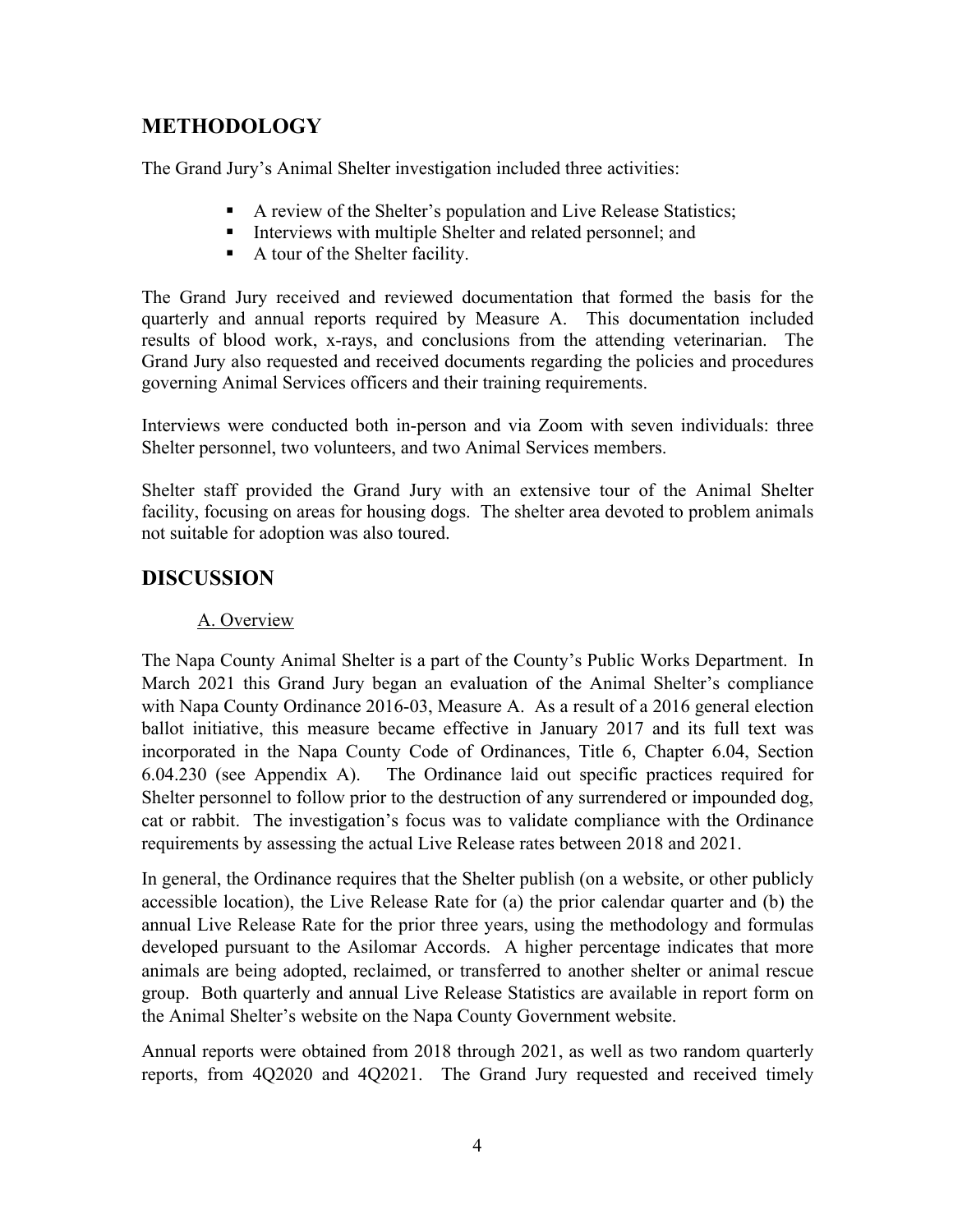backup documentation for both of those quarterly reports, including the following documents:

- Copies of veterinary reports on animals euthanized in this period,
- The written mitigation plan when adoption challenges were determined,
- Copies of documents demonstrating that two county personnel authorized and consented to euthanasia of each animal,
- Documentation demonstrating that a minimum 48-hour notice be given to active non-profit animal welfare organizations prior to euthanasia, and
- Copies of any complaints and/or records of non-compliance violations for this same period.

This information allowed the Grand Jury to conclude that of 14 animals euthanized during the fourth quarter of 2020, 11 were determined to have irremediable suffering by an attending veterinarian and were subsequently euthanized. One dog had completed five weeks of socialization training through a local animal rescue site, but was ultimately unsuccessful in controlling its aggressive behavior, including biting. A second dog participated in behavioral assessment during this period but bit a handler who required medical attention. The third animal, a cat, was reported by its owner to demonstrate significant aggression, an assessment with which an Animal Services officer concurred and the cat was euthanized.

The Grand Jury also requested and received backup for the fourth quarter of 2021 Live Release Statistics. The outcomes reported were for one dog, one rabbit, and 11 cats and consisted of documents from participating veterinary hospitals providing euthanasia due to irremediable suffering.

### B. Interviews and Site Visits

From July through October 2021, the Grand Jury interviewed seven county staff associated with the Shelter and participated in a tour of the facility. It learned that the Shelter has approximately 150-200 animals under its care at any given time. Animals are assigned a specific identification number, and all pertinent information is tracked on a paper record called the Daily Observation & Treatment Chart attached to each animal's enclosure. Examples of notations include consumption of food and water, urination, and visual cues as to health and vitality. This information is also entered into a database known as "Shelter Buddy." During the tour, the Grand Jury observed all containment facilities, including quarantine areas, an examination room, supply storage areas, an exercise yard, and a medical room used for first aid and the administration of vaccines and/or antibiotics.

The Grand Jury also learned that intake for cats and dogs includes administering specific vaccinations and that the Shelter has, when space is available, cared for pigs, cattle, chickens, and horses during emergency situations such as a wildfire.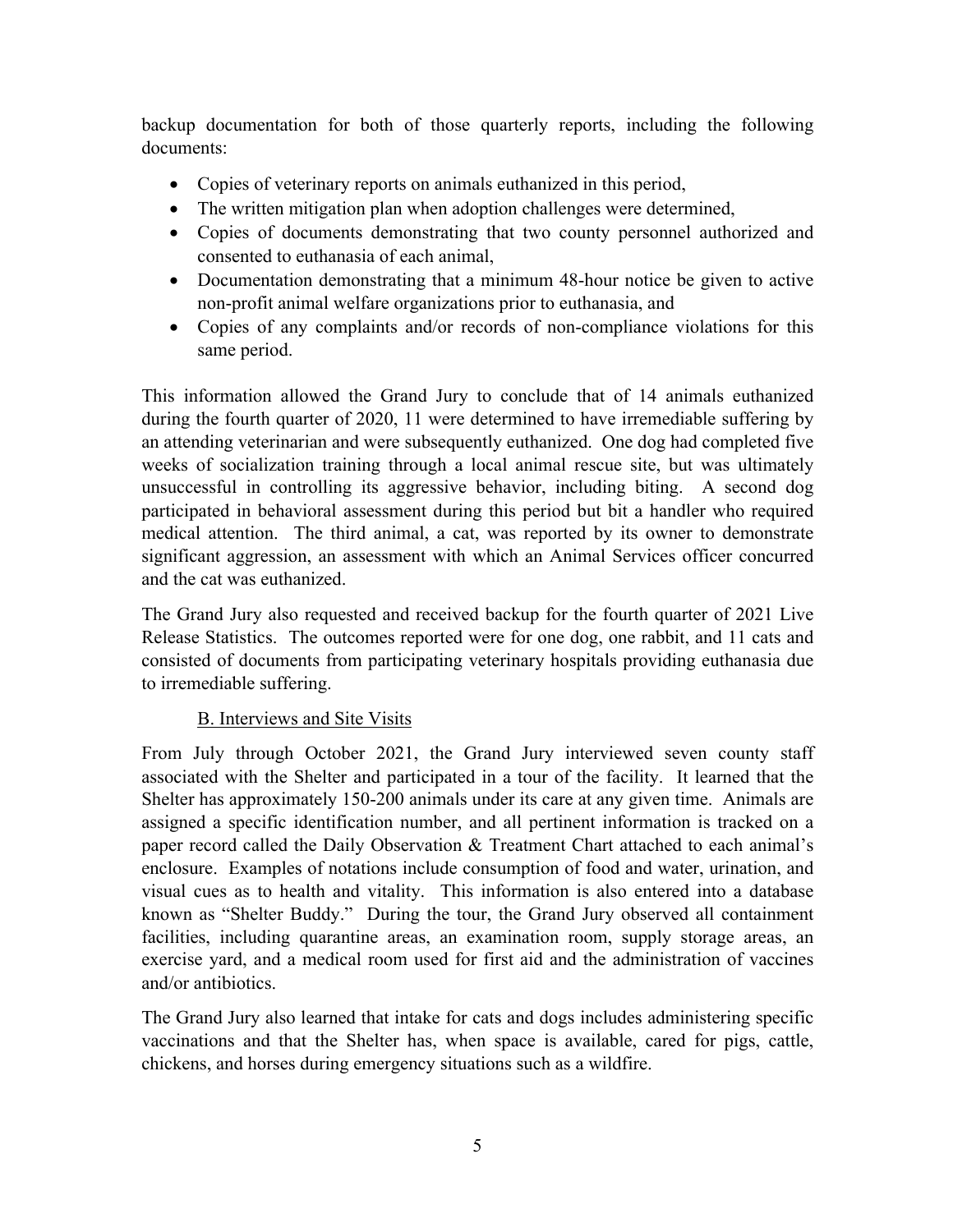The Grand Jury interviewed two volunteers, selected at random, in order to learn what activities volunteers handled. Each had 20 or more years' experience working with animals. They explained that some volunteers are dog walkers only, while others spend time helping cats and kittens learn to socialize. They described walking dogs, occasionally fostering animals, and administering medications when necessary. Both volunteers expressed a sense of personal satisfaction with their volunteer work.

The Grand Jury also interviewed Napa County Animal Services Officers, who report to the Napa County Undersheriff and are responsible for the control and care of wild or stray animals found in the county; these officers are required to have a valid P.C. 832 certificate (Arrest and Firearms). Due to the responsibility for impounding injured or stray animals, these officers interact with the Shelter personnel on a regular basis and have office space located in the Shelter building. When an owner cannot be immediately identified through licensing or microchipping, the animal, typically a dog, is impounded. In such cases, the Shelter will take the necessary steps prescribed by Measure A, among other things, providing necessary medical care, re-homing, locating the owner, or release to an animal rescue (501c) organization.

### C. Non-Adoptable Animals

All animals, either surrendered or impounded, are subject to the provisions of Measure A. Animals may not be destroyed, regardless of health, injury, feral nature, or age, unless the Shelter has taken specific steps set forth in the Napa County Municipal Code, 6.04.230. "Feral nature" includes animals that are aggressive, pose a danger to the community, and/or are dangerously reactive to some type of triggering stimulus.

Upon intake, all medical and behavioral issues of the animal are evaluated by staff, and that information is recorded in the Shelter Buddy database; additional steps, required by the Ordinance are also followed:

- Notifying non-profit animal rescue organizations when material adoption challenges exist.
- Providing prompt and necessary veterinary care, training or fostering.
- Providing notice within 48 hours of all impounded or surrendered animals, and prior to destruction, to any active non-profit (501c status) who have requested such information.

Prior to the destruction of any impounded or surrendered animal, two county personnel, neither of whom may report to the other, must attest to meeting the required Ordinance steps. Each county official must also sign an acknowledgment statement and consent to euthanize.

To address unmanageable animals, the Shelter can engage an animal behaviorist, but only on a pro bono basis. This step may be limited with respect to modifying aggressive or reactive behavior, a process that can take weeks or months to complete. Such delays with animals (generally dogs) present a challenge to achieving adoption.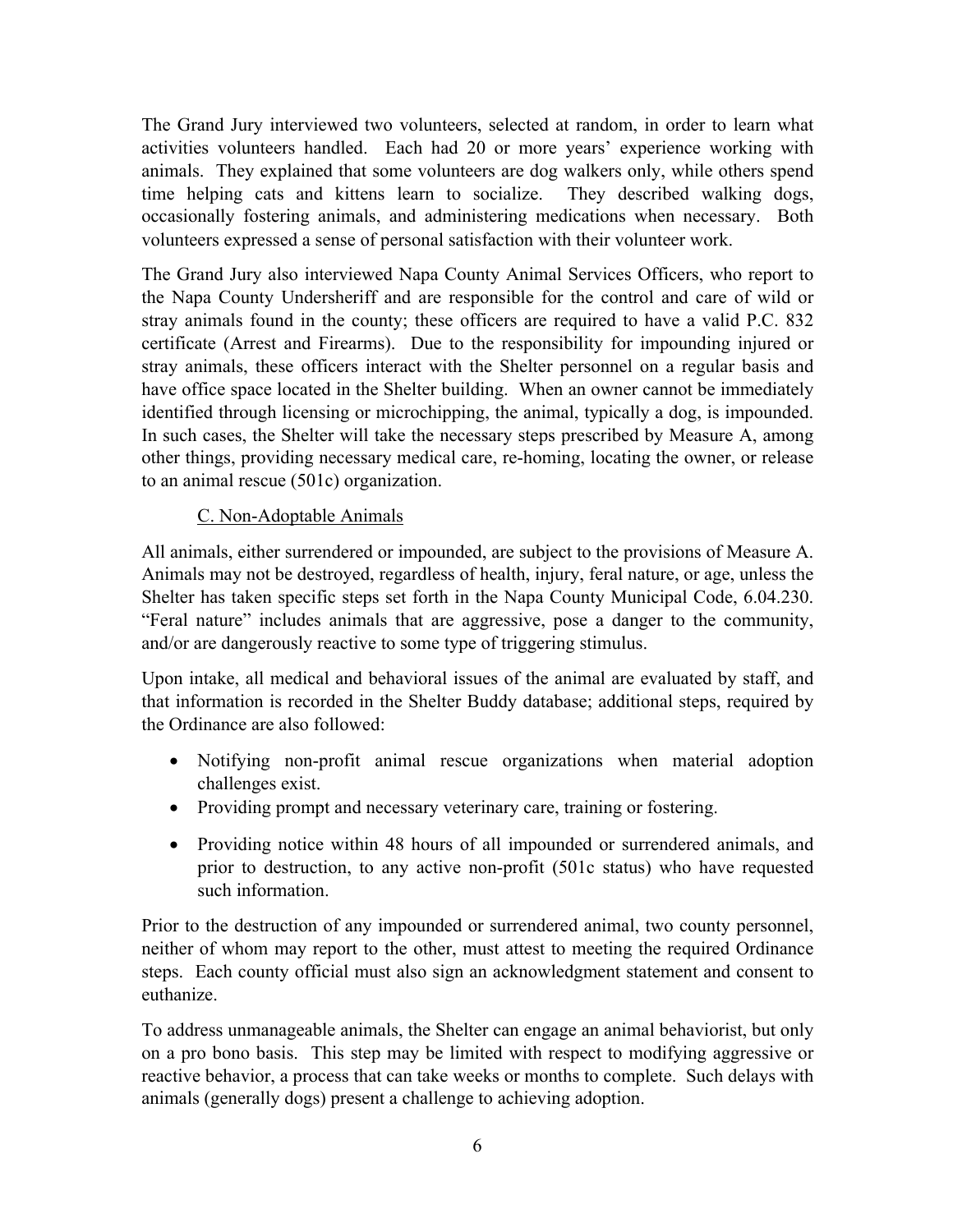Obtaining the services of a pro bono animal behaviorist, even for one animal, can be a difficult and lengthy process. Often such efforts have not been accompanied by assurances of success, and consequently, the animal will not be suitable for adoption.

### D. Irremediable Suffering

When an animal is surrendered or impounded and determined to have serious health and/or injury causing irremediable suffering, that animal *cannot* be euthanized without the prior approval of a licensed veterinarian. This restriction can lead to unreasonable time-consuming efforts.

The Shelter maintains a contractual agreement with one or more local veterinarians. To the extent possible, sick or injured animals are turned over to the care of these pet hospitals. In some instances, the Animal Services officer may take an animal directly to the veterinarian. Nonetheless, occasionally that step is not immediately possible or practical, and the animal may remain in the shelter and continue suffering.

The Shelter is able to perform euthanasia when requested by an animal's owner. This action is often taken when professional care becomes too expensive for the owner due to the need for prolonged medications, x-rays, surgeries, or repeated visits to the veterinarian. The Shelter will attempt to offer other alternatives such as re-homing, but this rarely succeeds, given the likely need for extensive medical care.

### E. Live Release Outcomes

The two charts below represent data collected from the Shelter's website. The Live Release Statistics for cats are historically lower than that of dogs due to their freeroaming nature, greater risk of being hit by a vehicle, an absence of licensing and chip identification, venturing too far away from their owners, or un-spayed females without a home while caring for kittens.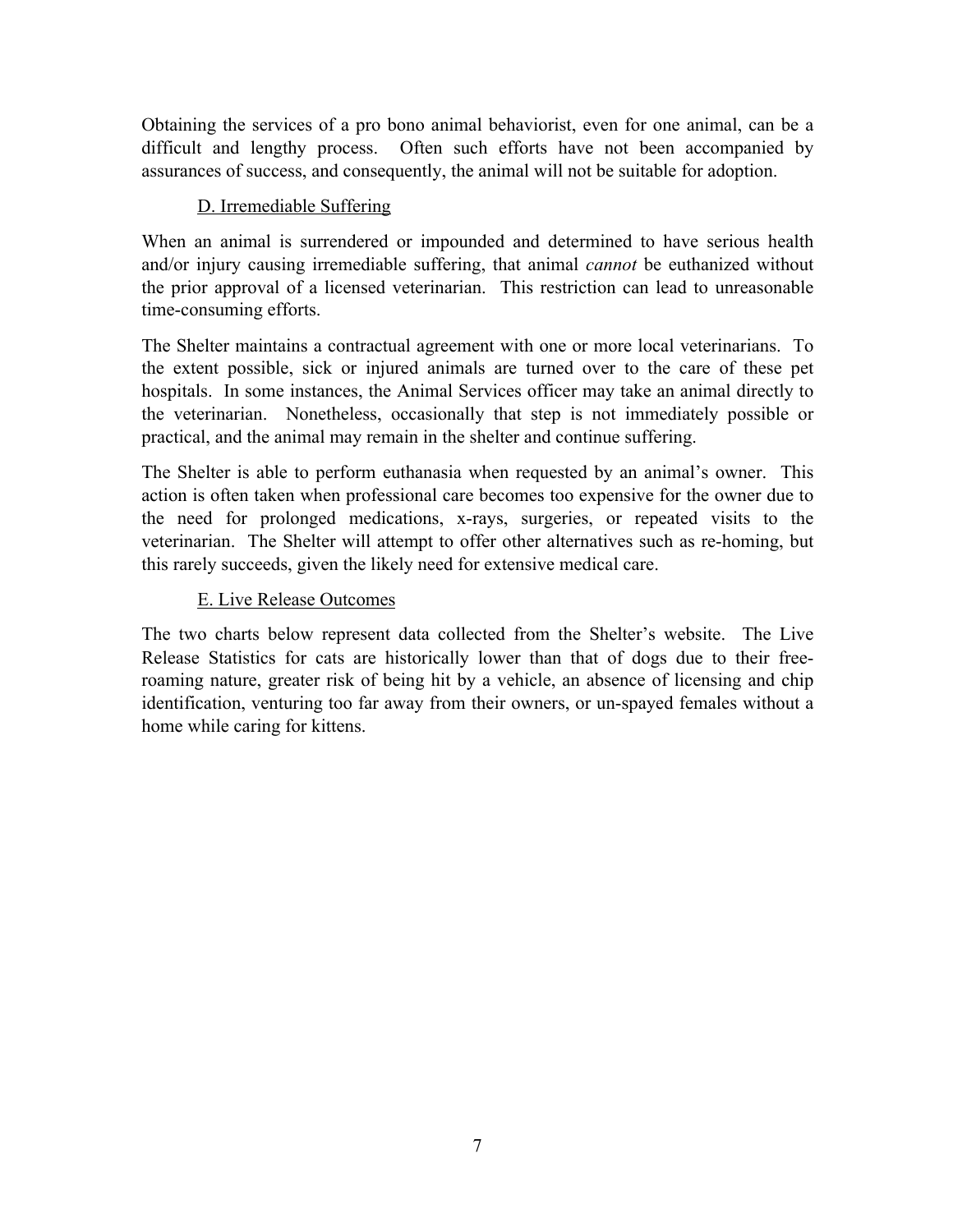### **NAPA COUNTY ANIMAL SHELTER LIVE RELEASE OUTCOMES BY YEAR**

|         | Adoptions | Reclaimed        | Trf/Other* | Total | Euthanized**     |
|---------|-----------|------------------|------------|-------|------------------|
|         |           |                  |            |       |                  |
| 2018    |           |                  |            |       |                  |
| Dogs    | 423       | 515              | 44         | 982   | 24               |
| Cats    | 521       | 145              | 95         | 761   | 97               |
| Rabbits | 40        | $\boldsymbol{0}$ | 6          | 46    | $\boldsymbol{0}$ |
|         |           |                  |            |       |                  |
| 2019    |           |                  |            |       |                  |
| Dogs    | 338       | 478              | 27         | 843   | 11               |
| Cats    | 574       | 53               | 94         | 721   | 79               |
| Rabbits | 28        | $\boldsymbol{0}$ | 23         | 51    | $\boldsymbol{0}$ |
|         |           |                  |            |       |                  |
| 2020    |           |                  |            |       |                  |
| Dogs    | 190       | 441              | 63         | 694   | 12               |
| Cats    | 308       | 135              | 159        | 602   | 46               |
| Rabbits | 18        | $\mathbf{1}$     | 13         | 12    | $\overline{0}$   |
| 2021    |           |                  |            |       |                  |
| Dogs    | 183       | 350              | 36         | 569   | 9                |
| Cats    | 353       | 67               | 43         | 463   | 49               |
| Rabbits | 19        | 4                | 1          | 24    | 1                |

\* Transferred to Rescue Organizations/Re-homing \*\* Does not include owner Requested

# **LIVE RELEASE STATISTICS AS A % OF TOTAL SPECIFIC ANIMALS**

| 2018 $\text{Dogs} = 97.6\%$ | $\text{Cats} = 87.3\%$ | Rabbits = $100\%$  | Total = $93.2\%$ |
|-----------------------------|------------------------|--------------------|------------------|
| 2019 $\text{Dogs} = 98.7\%$ | $\text{Cats} = 89.0\%$ | Rabbits = $100\%$  | Total = $94.4\%$ |
| 2020 $\text{Dogs} = 98.3\%$ | $\text{Cats} = 92.4\%$ | Rabbits = $100\%$  | Total = $95.6\%$ |
| 2021 Dogs = $98.4\%$        | $\text{Cats} = 90.7\%$ | Rabbits = $95.8\%$ | Total = $94.4\%$ |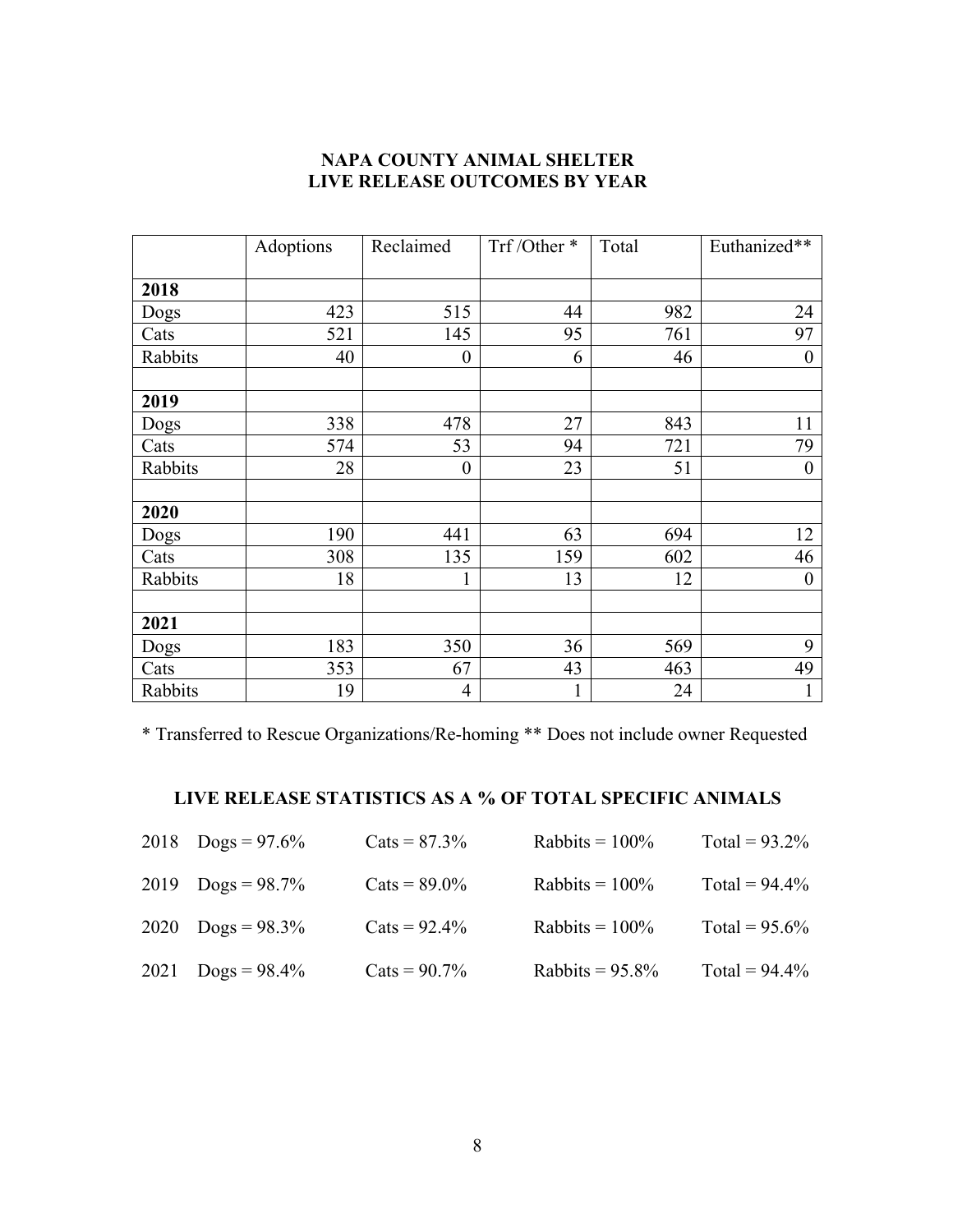# **FINDINGS**

- F1. The Napa County Animal Shelter cares for approximately 150-200 animals every month. The Shelter has the ability to quarantine animals, administer medications, isolate problem animals when necessary, and rehabilitate some animals demonstrating problematic behaviors.
- F2. Impounded or surrendered animals with significant behavioral problems create an immediate barrier to adoption or foster care. The Napa County Code requires that a pro-bono Animal Behaviorist attend to these problematic situations; this can be difficult and time-consuming to manage. During the Grand Jury's visit to the Shelter, several dogs were observed to be agitated inside their enclosures and were generally unapproachable due to the potential for injury.
- F3. A dog with a feral nature must be offered to a non-profit organization for possible adoption.
- F4. Socialization, including a mitigation plan to deal with the behavior problems of aggressive animals, may not be achievable given the obstacle of obtaining a pro bono behaviorist. This path is rarely viable since the time devoted to the animal is limited and may be insufficient to change the animal's behavior and make it suitable for adoption.
- F5. Shelter managers explained that the requirement for approval to euthanize animals must be obtained by a licensed veterinarian via a telephone consultation. This requirement can result in unintended consequences when a veterinarian's approval cannot be quickly obtained. There may be requests for vital signs, injury identification, or other specific information, which take time to provide and are likely to lead to the same conclusion held by the Shelter personnel in the first case, i.e., the animal cannot be saved.

# **RECOMMENDATIONS**

- R1. In order to resolve animal behavior problems more rapidly, this Grand Jury recommends that the Shelter secure a contract with a Certified Animal Behaviorist. This specialist would be asked to commit to a defined period of time each week/month to develop a program for each such animal that may ultimately lead to adoptability. In the contrary situation the Behaviorist, with concurrence from a Shelter supervisory person, may determine that no amount of behavior modification training will guarantee that an animal will be able to thrive in a home environment without the possibility of future aggression or unpredictable impulsive actions.
- R2. The Ordinance currently states that two county personnel, neither of whom reports to the other, have the authority to euthanize animals after seven specific steps outlined in the Ordinance have been completed regardless of health, injury, feral nature, or age. An exception to these conditions should be made when the suffering cannot be relieved, i.e., irremediable suffering. In this instance, this Grand Jury recommends that the two county personnel (a Shelter Attendant and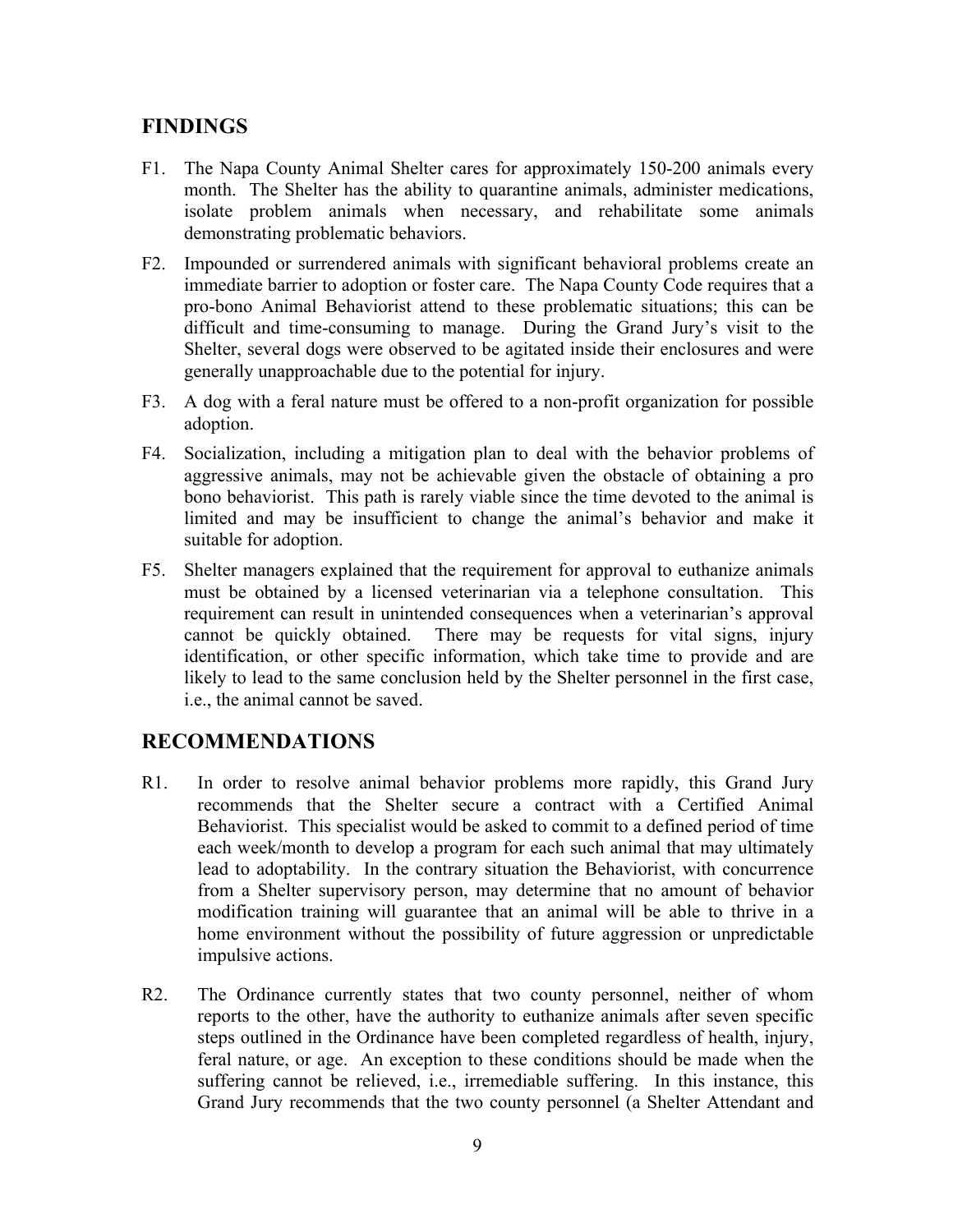the Shelter Manager) should have the authority to euthanize an animal without having completed these steps, if it has been determined that an animal is suffering needlessly. A ballot measure with voter approval would be required to expand this exception to include Animal Shelter staff. Shelter personnel are fully trained and competent to perform owner requested euthanasia; this Grand Jury recommends that they should have the authority to do so when necessary to relieve irremediable suffering.

- R3. **COMMENDATION**: The Shelter personnel have a unique responsibility within Napa County governmental agencies. They must accommodate the needs of the public and provide shelter for animals sometimes under trying emotional circumstances. They are able to care for many species of animals besides dogs, cats, and rabbits, which are the focus of the Live Release Statistics. They have on occasion housed various birds, chickens, rodents, cattle, pigs, and horses particularly when a natural disaster occurs, such as recent wildfires.
- R4. **COMMENDATION**: Shelter personnel seek to find alternatives for surrendered animals, such as non-profit animal welfare organizations able to adopt animals and locate foster homes, often a difficult task.
- R5. **COMMENDATION**: Based on site visits and interviews with Shelter personnel, two Animal Services officers, and two volunteers, the Shelter has performed a very credible job in improving the Live Release outcomes while meeting Measure A requirements.

# **REQUEST FOR RESPONSES**

### **REQUIRED RESPONSES**

A response from the following governing body is requested within 90 days:

- R2: Napa County Board of Supervisors
- R1: Director, Napa County Public Works

#### **INVITED RESPONSES**

The following unelected local government officials are invited to respond:

Napa County Sheriff's Department, Undersheriff, Animal Services

Manager, Napa County Animal Shelter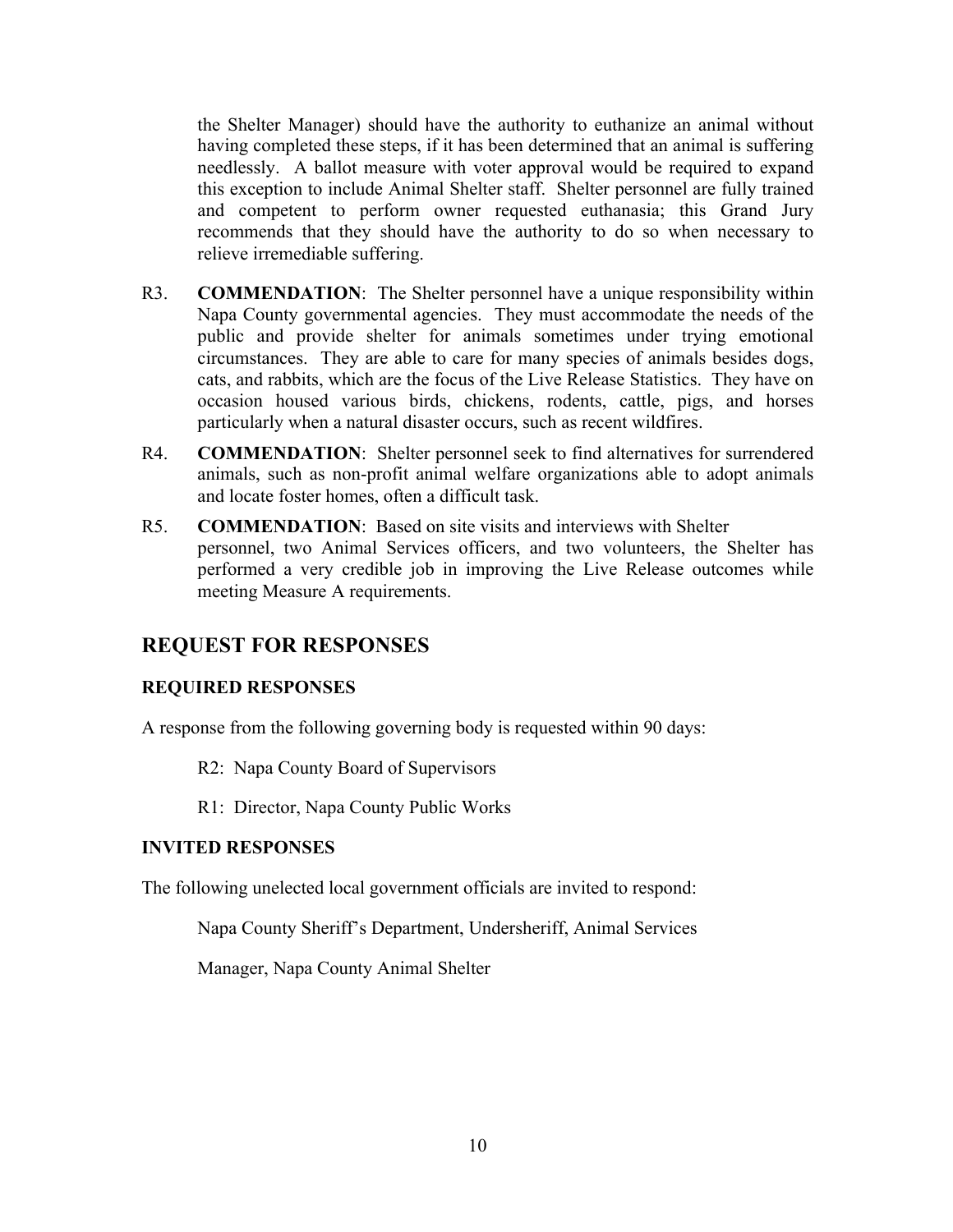### **APPENDIX A - NAPA COUNTY CODE, ANIMALS**

#### **6.04.230 - Impounded and surrendered animals—Notice to owner—Disposition.**

A. The animal control officer and the animal shelter shall observe the following rules in the course of managing the lives of impounded and surrendered dogs, cats and rabbits:

 1. Subject to the provisions of subsection (A)(3) of this section, in the case of impoundment of a dog, cat, or rabbit whose owner can reasonably be expected to be positively identified, the animal shall continue to be impounded for a period of six days while all reasonable steps necessary to notify the owner of the impoundment are taken. Such steps shall not be required to include publication of notice in a newspaper. If the owner or a representative of the owner is successfully notified, the animal shall continue to be impounded for a period of not more than four days from the date of notification, during which period the animal may be redeemed in accordance with Section 6.04.240 of this code. If at the end of the four-day period the owner has not redeemed the animal, it shall be handled in accordance with subsection (A)(3) of this section.

2. Subject to the provisions of subsection  $(A)(3)$  of this section, in the case of impoundment of a dog, cat, or rabbit whose owner cannot be reasonably expected to be positively identified, the animal shall continue to be impounded for a period in compliance with applicable California Food and Agriculture Code sections, during which period the animal may be redeemed in accordance with Section 6.04.240 of this code. If at the end of such period the animal has not been redeemed, it shall be handled in accordance with subsection  $(A)(3)$  of this section.

 3. Subject to the exclusions in subsection (A)(4) of this section, any impounded or surrendered dog, cat, or rabbit being considered for destruction may not be destroyed, regardless of health, injury, feral nature, or age, unless the animal shelter shall have first taken the following steps:

a. Complete for each animal:

 i. A written behavioral and medical evaluation of the animal by qualified staff, which evaluation shall be made available to the public and to non-profit organizations described in subsections  $(A)(3)(c)$  and  $(d)$ ;

ii. Notify the non-profit organizations described in subsections  $(A)(3)(c)$  and  $(d)$  upon initial identification by staff of material adoption challenges; and

 iii. A mitigation plan when such adoption challenges are determined to exist for the animal;

 b. Provide prompt and necessary veterinary care; appropriate socialization; exercise; reasonable accommodation of special needs in situations such as nursing mothers, unweaned animals, geriatric animals, or extremely frightened animals; and seek a live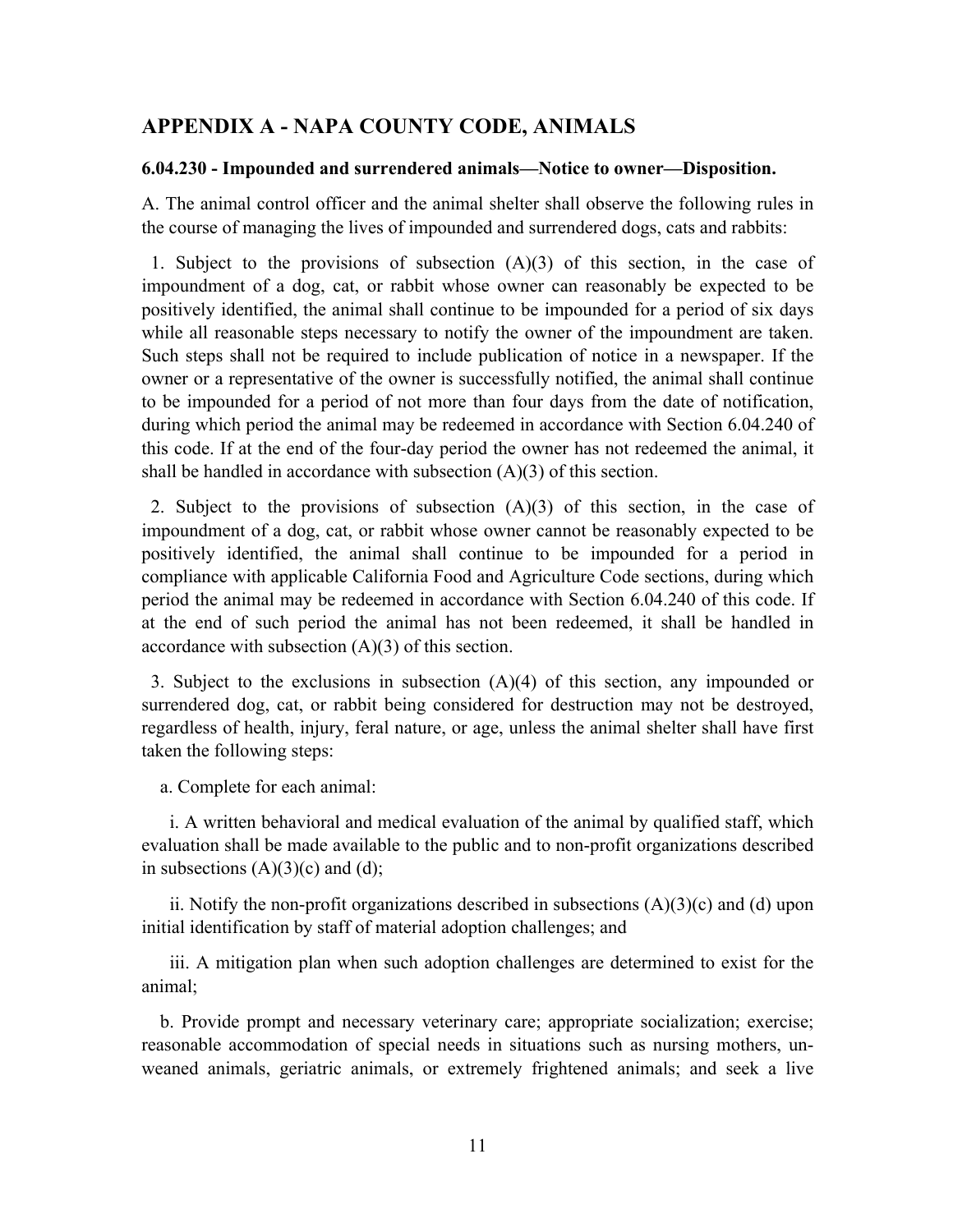outcome in partnerships with non-profit animal welfare organizations, including, but not limited to, training, fostering, and veterinary/medical support.

 c. Make provision for not less than forty-eight hours notice of all impounded and surrendered animal scheduled for destruction to any active non-profit  $(501(c)(3)$  status) animal welfare organizations who have requested such notification;

 d. Permit the release of an impounded or surrendered animal scheduled for destruction to any active non-profit  $(501(c)(3)$  status) animal welfare organizations upon request of the organization, provided that owners shall retain the same right of reclamation as if the animal was still in the shelter; and no such request has been made within forty-eight hours of such notice; and

 e. Prior to destruction of an impounded or surrendered animal, two county personnel, neither of which reports directly to the other, have each determined that the shelter has acted in accordance with this section and has each signed an acknowledgement and consent to euthanize the animal.

4. Exclusions. Subsection  $(A)(3)$  shall not apply to:

 a. An animal suspected to carry and exhibiting signs of rabies, as determined by a licensed veterinarian;

 b. A dog that, after physically attacking a person, has been determined to be dangerous either by:

1) qualified staff pursuant to the American Professional Dog Trainers' Dog Bite Scale or similar industry standard; or

2) a dog trainer or behaviorist provided by a non-profit organization described in subsections  $(A)(3)(c)$  and  $(d)$  at no cost to the shelter. A written record of the assessment prepared by qualified staff, dog trainer or behaviorist shall be made available to the public;

 c. An animal experiencing irremediable physical suffering as determined by a licensed veterinarian via telephone consultation.

 B. The animal shelter shall dispose of or destroy all other impounded animals in accordance with applicable provisions of the California Food and Agricultural Code.

 C. The animal shelter shall maintain and publish on its website, or other publicly accessible location, the following:

1. List of active non-profit  $(501(c)(3)$  status) animal welfare organization partners who have requested notice of any animals scheduled for destruction;

2.Live release rate for the prior calendar quarter, and the annual live release rate for the prior three years, utilizing methodologies and formulas developed in the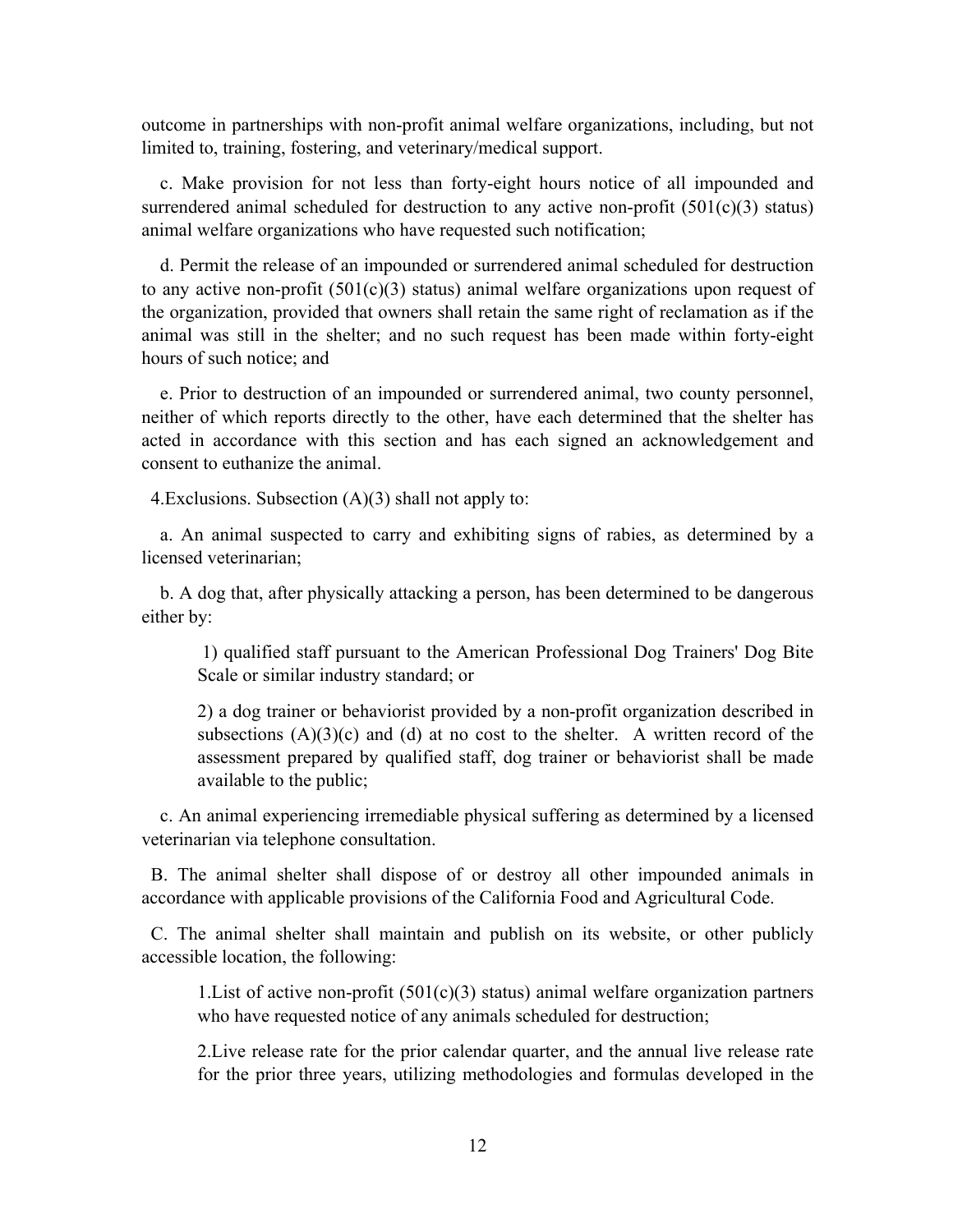Asilomar Accords of 2004D. For the purpose of this section, animal means dogs, cats, and rabbits.

(Ord. 1305 § 1 (part), 2008)

# **APPENDIX B – ASILOMAR ACCORDS**

### **ASILOMAR ACCORDS**

**I.** Preface

In August of 2004, a group of animal welfare industry leaders from across the nation convened at Asilomar in Pacific Grove, California for the purpose of building bridges across varying philosophies, developing relationships and creating goals focused on significantly reducing the euthanasia of healthy and treatable companion animals in the United States.

Through hard work, lively discussion and brainstorming, a common vision for the future was adopted. The leadership of the following organizations participated in the original, and/or subsequent meetings, and were involved in the drafting of the "**Asilomar Accords**":

| Martha<br>Armstrong       | The Humane Society of the United States                                              |
|---------------------------|--------------------------------------------------------------------------------------|
| Richard<br>Avanzino       | Maddie's Fund                                                                        |
| Pamela Burns              | Hawaiian Humane Society                                                              |
| Mark Byers                | Spanish Fork Animal Control (UT) & the National Animal<br>Control Association (NACA) |
| Perry Fina                | North Shore Animal League and The Pet Savers Foundation                              |
| Mark Goldstein,<br>D.V.M. | San Diego Humane Society and SPCA                                                    |
| Belinda Lewis             | Fort Wayne Animal Care & Control                                                     |
| Dave Loftus               | Pet-Ark                                                                              |
| Jane McCall               | Dubuque Humane Society                                                               |
| Jan McHugh-<br>Smith      | Humane Society of Boulder Valley                                                     |
| Steven McHugh             | <b>Unison Business Development</b>                                                   |
| Nancy<br>McKenney         | Humane Society for Seattle/King County                                               |
| Dan Morrison              | Southeast Area Animal Control Authority                                              |
| John Nagy                 | Dumb Friends League & the Society of Animal Welfare<br>Administrators (SAWA)         |
|                           | Cheryl Naumann   Arizona Humane Society                                              |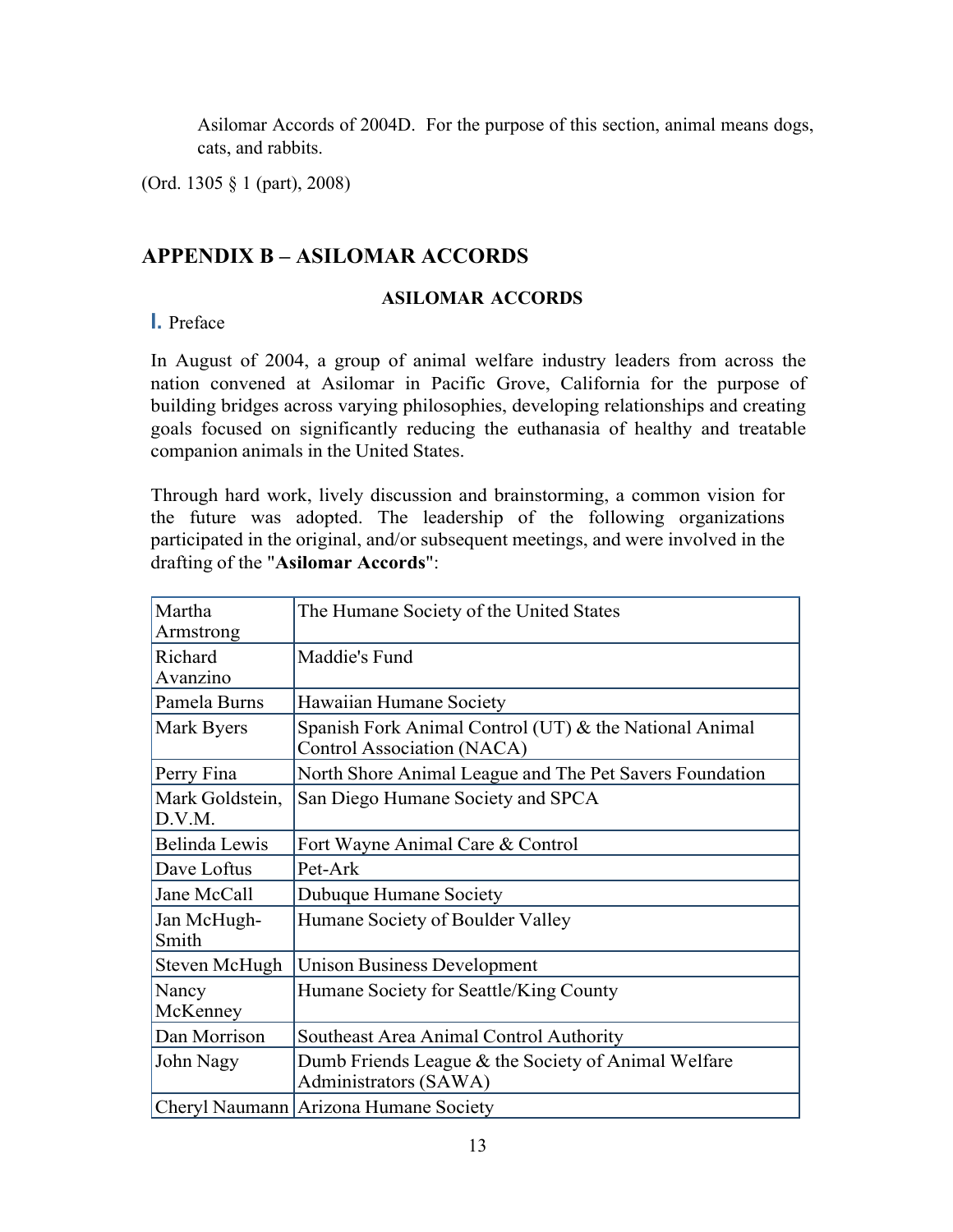| Robert Rohde            | Dumb Friends League                                                              |
|-------------------------|----------------------------------------------------------------------------------|
| <b>Edwin Sayres</b>     | American Society for the Prevention of Cruelty to Animals                        |
| John Snyder             | The Humane Society of the United States                                          |
| Karen Terpstra          | Pasadena Humane Society & SPCA                                                   |
| Gary Tiscornia          | SPCA of Monterey County & the Society of Animal Welfare<br>Administrators (SAWA) |
| Marie Belew<br>Wheatley | American Humane Association                                                      |

### **II.** Guiding Principles

1. The mission of those involved in creating the Asilomar Accords is to work together to save the lives of all healthy and treatable companion animals.

2.We recognize that all stakeholders in the animal welfare community have a passion for and are dedicated to the mutual goal of saving animals' lives.

3.We acknowledge that the euthanasia of healthy and treatable animals is the sad responsibility of some animal welfare organizations that neither desired nor sought this task. We believe that the euthanasia of healthy and treatable animals is a community-wide problem requiring community-based solutions. We also recognize that animal welfare organizations can be leaders in bringing about a change in social and other factors that result in the euthanasia of healthy and treatable animals, including the compounding problems of some pet owners'/guardians' failure to spay and neuter; properly socialize and train; be tolerant of; provide veterinary care to; or take responsibility for companion animals.

4.We, as animal welfare stakeholders, agree to foster a mutual respect for one another. When discussing differences of policy and opinion, either publicly or within and among our own agencies, we agree to refrain from denigrating or speaking ill of one another. We will also encourage those other individuals and organizations in our sphere of influence to do the same.

5.We encourage all communities to embrace the vision and spirit of these Accords, while acknowledging that differences exist between various communities and geographic regions of the country.

6.We encourage the creation of local "community coalitions" consisting of a variety of organizations (e.g., governmental animal control agencies, nonprofit shelters, grassroots foster care providers, feral cat groups, funders and veterinary associations) for the purpose of saving the lives of healthy and treatable animals. We are committed to the belief that no one organization or type of organization can achieve this goal alone, that we need one another, and that the only true

7.solution is to work together. We need to find common ground, put aside our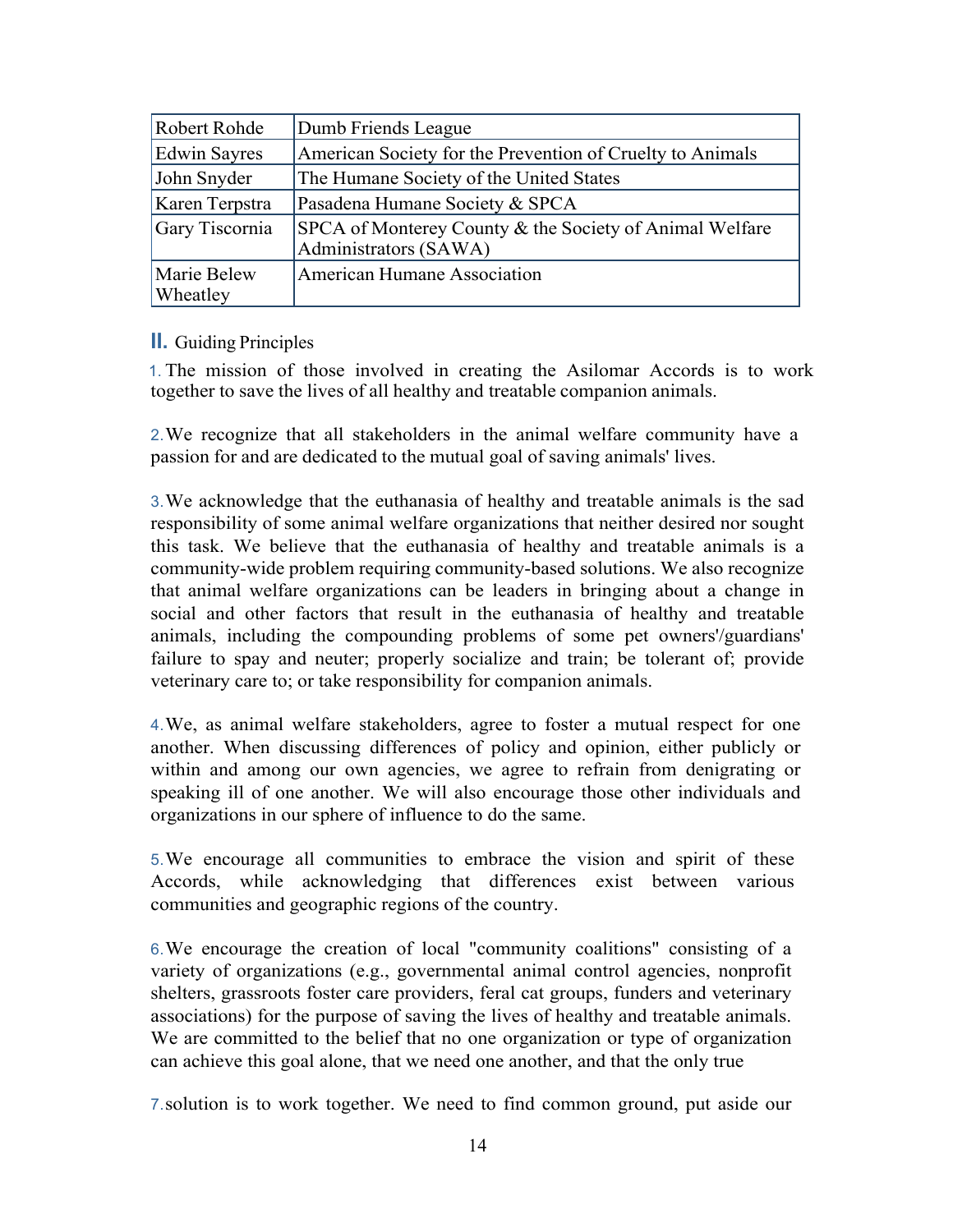differences and work collaboratively to reach the ultimate goal of ending the euthanasia of healthy and treatable companion animals.

8.While we understand that other types of programs and efforts (including adoption, spay and neuter programs, education, cruelty investigations, enforcement of animal control laws and regulations, behavior and training assistance and feral cat management) play a critical role in impacting euthanasia figures, for purposes of this nationwide initiative we have elected to leave these programs in the hands of local organizations and encourage them to continue offering, and expanding upon, these critical services.

9.In order to achieve harmony and forward progress, we encourage each community coalition to discuss language and terminology which has been historically viewed as hurtful or divisive by some animal welfare stakeholders (whether intentional or inadvertent), identify "problem" language, and reach a consensus to modify or phase out language and terminology accordingly.

10. We believe in the importance of transparency and the open sharing of accurate, complete animal-sheltering data and statistics in a manner which is clear to both the animal welfare community and the public.

11. We believe it is essential to utilize a uniform method for collecting and reporting shelter data, in order to promote transparency and better assess the euthanasia rate of healthy and treatable animals. We determined that a uniform method of reporting needs to include the collection and analysis of animalsheltering data as set forth in the "Animal Statistics Table." These statistics need to be collected for each individual organization and for the community as a whole and need to be reported to the public annually (e.g., web sites, newsletters, annual reports). In addition, we determined that each community's "Live Release Rate" needs to be calculated, shared and reported annually to the public, individually by each organization and jointly by each community coalition. Both individual organizations and community coalitions should strive for continuous improvement of these numbers. The "Animal Statistics Table" and formulas for calculating the "Live Release Rate" are set forth in Section IV of these Accords.

12. We developed several standard "definitions" to enable uniform and accurate collection, analysis and reporting of animal-sheltering data and statistics. We encourage all communities to adopt the definitions which are set forth in Section III, and implement the principles of these Accords.

13. While we recognize that many animal welfare organizations provide services to companion animals other than dogs and cats, for purposes of this nationwide initiative we have elected to collect and share data solely as it relates to dogs and cats.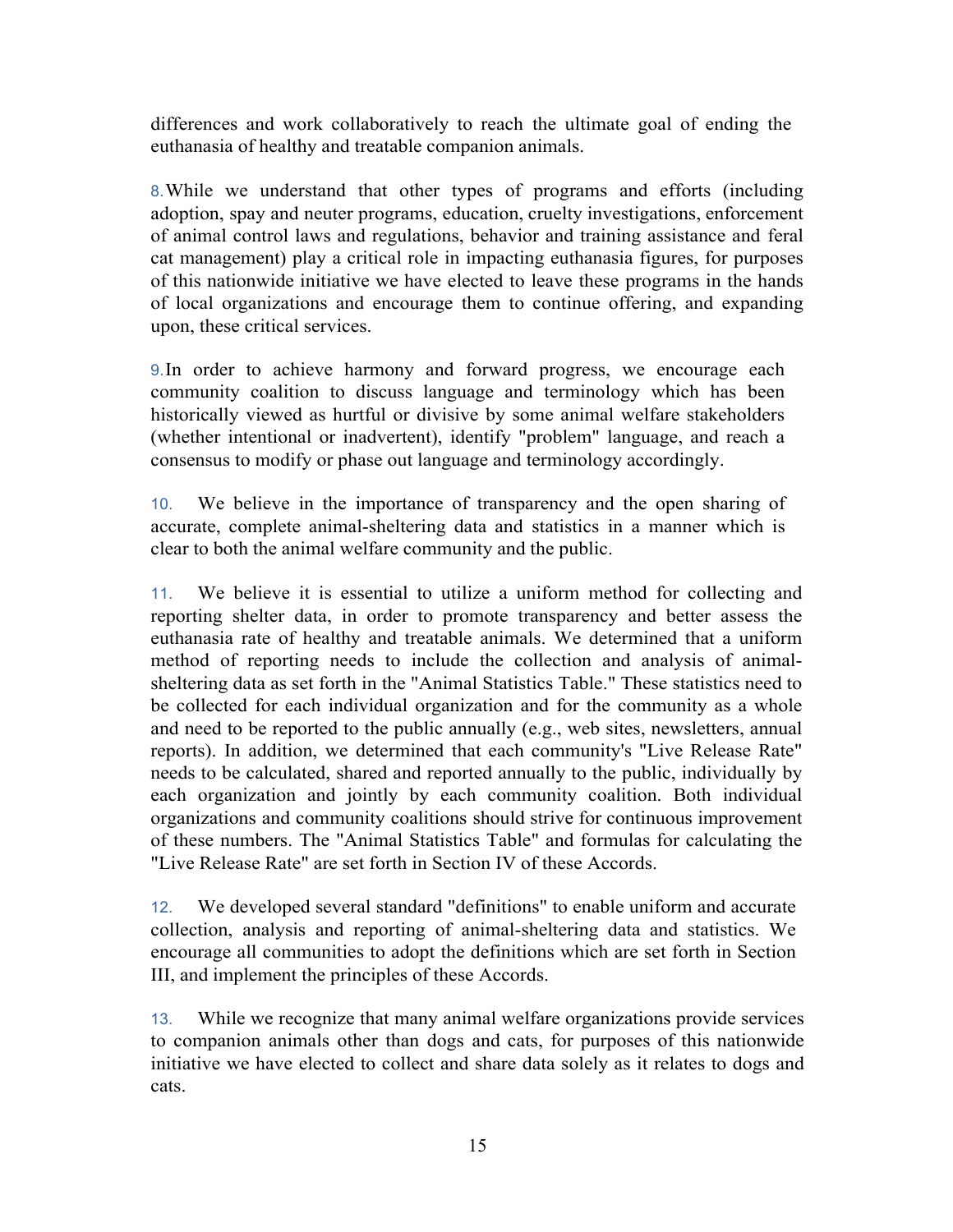14. We are committed to continuing dialogue, analysis and potential modification of this vision as needs change and as progress is made toward achieving our mission.

15. Those involved in the development of the Asilomar Accords have agreed to make a personal commitment to ensure the furtherance of these accords, and to use their professional influence to bring about a nationwide adoption of this vision.

### **III.** Definitions

In order to facilitate the data collection process and assure consistent reporting across agencies, the following definitions have been developed. The Asilomar participants hope that these definitions are applied as a standard for categorizing dogs and cats in each organization. The definitions, however, are not meant to define the outcome for each animal entrusted to our care. A glossary and more specific details and examples are included in the appendix portion of this document.

**Healthy:** The term "healthy" means and includes all dogs and cats eight weeks of age or older that, at or subsequent to the time the animal is taken into possession, have manifested no sign of a behavioral or temperamental characteristic that could pose a health or safety risk or otherwise make the animal unsuitable for placement as a pet, and have manifested no sign of disease, injury, a congenital or hereditary condition that adversely affects the health of the animal or that is likely to adversely affect the animal's health in the future.

**Treatable:** The term "treatable" means and includes all dogs and cats who are "rehabilitatable" and all dogs and cats who are "manageable."

Rehabilitatable: The term "rehabilitatable" means and includes all dogs and cats who are not "healthy," but who are likely to become "healthy," if given medical, foster, behavioral, or other care equivalent to the care typically provided to pets by reasonable and caring pet owners/guardians in the community.

Manageable: The term "manageable" means and includes all dogs and cats who are not "healthy" and who are not likely to become "healthy," regardless of the care provided; but who would likely maintain a satisfactory quality of life, if given medical, foster, behavioral, or other care, including long-term care, equivalent to the care typically provided to pets by reasonable and caring owners/guardians in the community; provided, however, that the term "manageable" does not include any dog or cat who is determined to pose a significant risk to human health or safety or to the health or safety of other animals.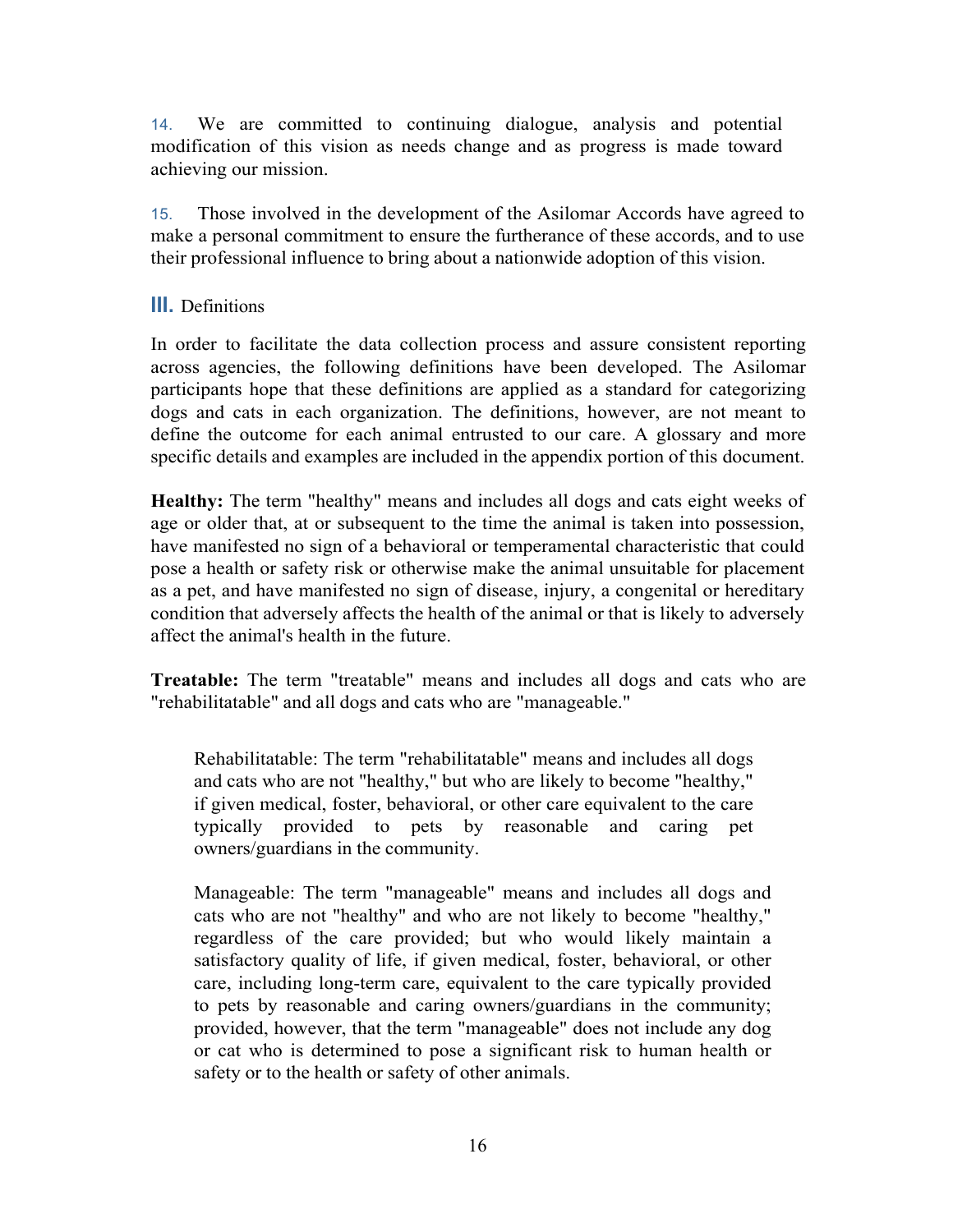**Unhealthy and Untreatable:** The term "unhealthy and untreatable" means and includes all dogs and cats who, at or subsequent to the time they are taken into possession,

(1) have a behavioral or temperamental characteristic that poses a health or safety risk or otherwise makesthe animal unsuitable for placement as a pet, and are not likely to become "healthy" or "treatable" even if provided the care typically provided to pets by reasonable and caring pet owners/guardians in the community; or

(2) are suffering from a disease, injury, or congenital or hereditary condition that adversely affects the animal's health or is likely to adversely affect the animal's health in the future, and are not likely to become "healthy" or "treatable" even if provided the care typically provided to pets by reasonable and caring pet owners/guardians in the community; or

(3) are under the age of eight weeks and are not likely to become "healthy" or "treatable," even if provided the care typically provided to pets by reasonable and caring pet owners/guardians in the community.

### **Glossary of Terms**

**A)Beginning Shelter Count (date):** The number of dogs and cats in your shelter or in your care including fosters at the beginning of the reporting period. The reporting period is annual – either a calendar year or a fiscal year. (date) refers to the first day of the reporting period written in the following format: month/day/year.

**Intake (Live Dogs & Cats Only):** This table only deals with live dogs and cats for which your shelter or animal group assumed responsibility. Dogs and cats categorized as "dead on arrival" or DOA are not included in these statistics. For intake animals, status is determined at the time paperwork is initiated.

**B)From the Public:** The number of live dogs and cats your shelter or animal group received from the public. This includes dogs and cats turned in or surrendered by their owners/guardians; stray dogs and cats turned in by the public; stray dogs and cats picked up in the field; and dogs and cats impounded forcruelty investigation, custody care, and statutory/ordinance impoundment.

**C)Incoming Transfers from Organizations within Community/Coalition:** The number of dogs and cats your shelter or animal group received from other animal organizations participating in your collaborative group. (This only applies if the reporting organization is working collaboratively with other shelters/groups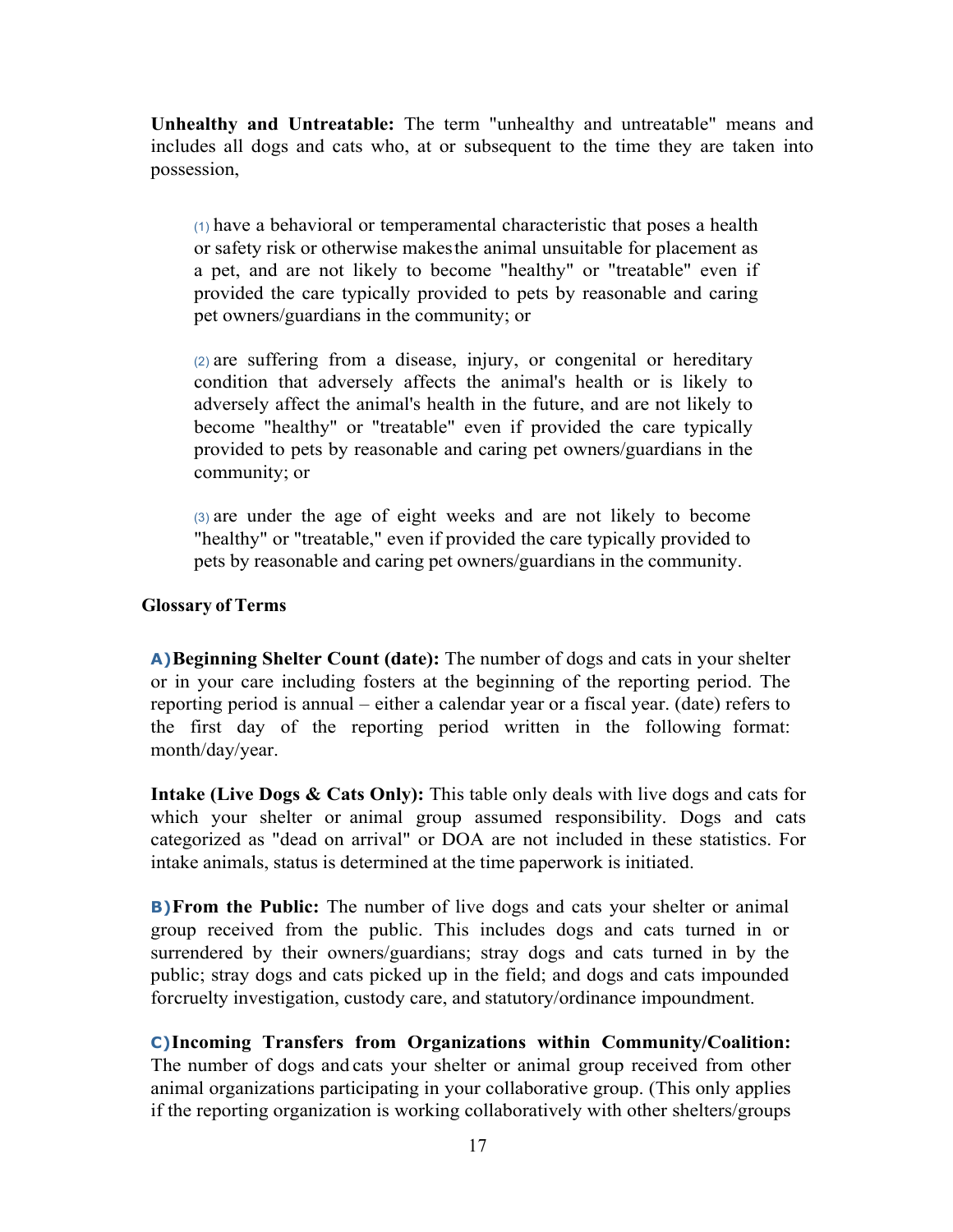in their area.) NOTE: On the community or coalition level, C *(Incoming Transfers from Organizations within Community/Coalition)* should equal J *(Outgoing Transfers to Organizations within Community/Coalition)*

**D)Incoming Transfers from Organizations outside Community/Coalition:** The number of dogs and cats your shelter or animal group received from animal organizations that are not participating in your collaborative group. NOTE: If you are not part of a collaboration that is compiling statistics, then all your incoming transfers would be listed here.

**E)From Owners/Guardians Requesting Euthanasia:** The number of dogs and cats turned in or surrendered to your shelter or animal group by their owners/guardians for the purpose of euthanasia. This includes all categories of dogs and cats (healthy, treatable-rehabilitatable, treatable-manageable, unhealthy & untreatable). [See M, N, O, P for definitions of healthy, treatablerehabilitatable, treatable- manageable, unhealthy & untreatable.]

**F)Total Intake:** The sum of lines B through E. This includes all live dogs and cats for which your shelteror animal group assumed responsibility.

**G)Owner/Guardian Requested Euthanasia (Unhealthy & Untreatable Only**): The number of unhealthy & untreatable dogs and cats your shelter or animal group euthanized at the request of their owners/guardians and the number of dogs and cats ordered to be euthanized by legislative, judicial or administrative action. Do not include any dogs and cats your shelter or animal group euthanized at the request of their owners/guardians and who were considered to be healthy, treatable-rehabilitatable ortreatable-manageable at the time of death. [See M, N, O, P for definitions of healthy, treatablerehabilitatable, treatable-manageable, unhealthy & untreatable.]

**H)Adjusted Total Intake:** Lines F minus G. Total Intake minus the number of unhealthy & untreatable dogs and cats your shelter or animal group euthanized at the request of their owners/guardians. [See P for definition of unhealthy  $\&$ untreatable category.]

**I)**Adoptions: The number of dogs and cats your shelter or animal group placed with members of the public. Do not include dogs and cats in foster homes or dogs and cats transferred to otheranimal welfare organizations.

**J)Outgoing Transfers to Organizations within Community/Coalition:** The number of dogs and catsyour shelter or animal group turned over to other animal organizations within your collaborative group.

(This only applies if the reporting organization is working collaboratively with other shelters/groups in their area.) NOTE: On the community or coalition level, J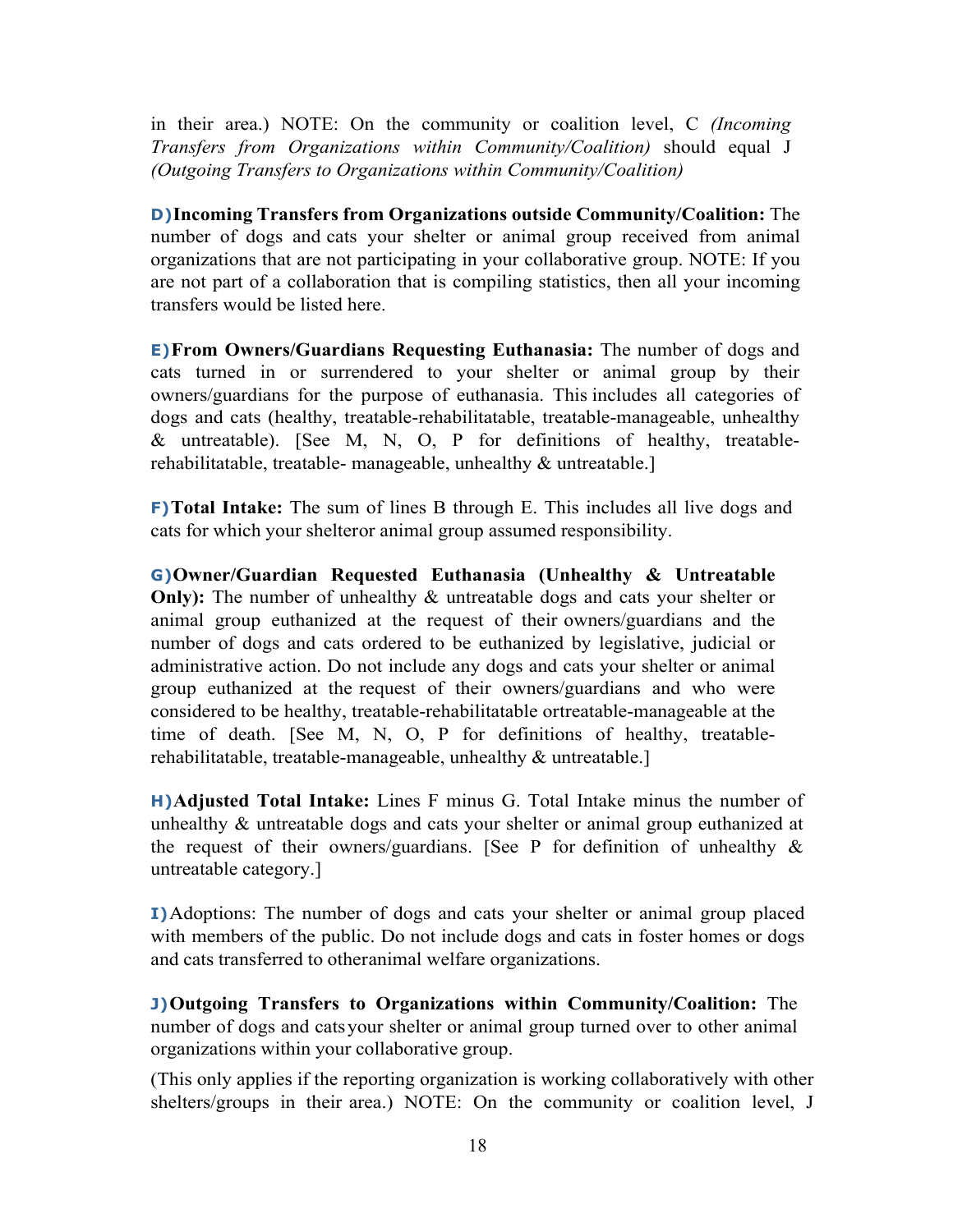*(Outgoing Transfers to Organizations within Community/Coalition)* should be equal to C *(Incoming Transfers from Organizations within Community/Coalition)*

**K)Outgoing Transfers to Organizations outside Community/Coalition:** The number of dogs and cats your shelter or animal group turned over to animal organizations that are not part of your collaborative group. NOTE: If you are not part of a collaboration which is compiling statistics, then all your outgoing transfers would be listed here.

**L)Return to Owner/Guardian:** The number of stray dogs and cats your shelter or animal group reunited with their owners/guardians and the number of dogs and cats reclaimed by their owners/guardians. **Dogs & Cats Euthanized:** The number of dogs and cats your shelter or animal group euthanized, broken down into the following categories: healthy; treatable-rehabilitatable; treatable- manageable; and unhealthy & untreatable. Dogs and cats are categorized at the time of euthanasia. [See M, N, O, P for definitions of healthy, treatable-rehabilitatable, treatable-manageable, unhealthy & untreatable.]

**M) Healthy (Includes Owner/Guardian Requested Euthanasia):** The number of healthy dogs and cats that your shelter or animal group euthanized including the number of healthy dogs and cats your shelter or animal group euthanized at the request of their owners/guardians.

The term "healthy" means and includes *all dogs and cats eight weeks of age or older that, at or subsequent to the time the animal is taken into possession, have manifested no sign of a behavioral or temperamental characteristic that could pose a health or safety risk or otherwise make the animal unsuitable for placement as a pet, and have manifested no sign of disease, injury, or congenital or hereditary condition that adversely affects the health of the animal or that is likely to adversely affect theanimal's health in the future.*

**N)Treatable – Rehabilitatable (Includes Owner/Guardian Requested Euthanasia):** The number of treatable – rehabilitatable dogs and cats that your shelter or animal group euthanized including the number of treatable – rehabilitatable dogs and cats your shelter or animal group euthanized at the request of their owners/guardians. (These conditions are generally considered to be curable.)

The term "treatable" means and includes *all dogs and cats who are "rehabilitatable" and all dogs and cats who are "manageable." The term "rehabilitatable" means and includes all dogs and cats who are not "healthy," but who are likely to become "healthy," if given medical, foster, behavioral, or other care equivalent to the care typically provided to pets by reasonable and caring pet owners/guardians in the community.*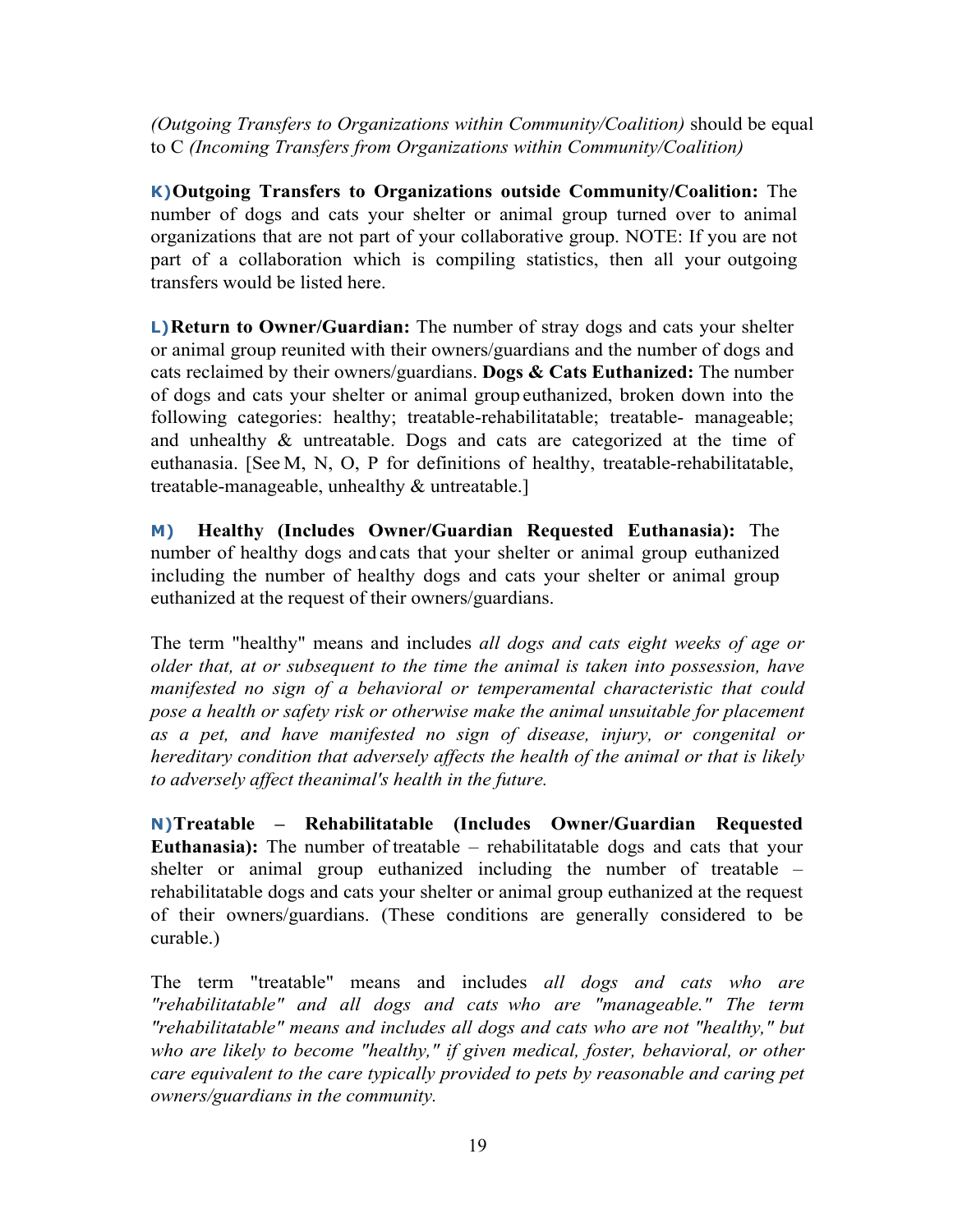**O) Treatable – Manageable (Includes Owner/Guardian Requested Euthanasia):** The number of treatable – manageable dogs and cats that your shelter or animal group euthanized includingthe number of treatable – manageable dogs and cats your shelter or animal group euthanized at the request of their owners/guardians. (These conditions are generally considered to be chronic.)

The term "treatable" means and includes *all dogs and cats who are "rehabilitatable" and all dogs and cats who are "manageable."* The term "manageable" means and includes *all dogs and cats who are not "healthy" and who are not likely to become "healthy," regardless of the care provided; but who would likely maintain a satisfactory quality of life, if given medical, foster, behavioral, or other care, including long-term care, equivalent to the care typically provided to pets by reasonable and caring pet owners/guardians in the community; provided, however, that the term "manageable" does not include any dog or cat who is determined to pose a significant risk to human health or safety or to the health or safety of other animals.*

**P) Unhealthy & Untreatable (Includes Owner/Guardian Requested Euthanasia):** The number of unhealthy & untreatable dogs and cats that your shelter or animal group euthanized including the numberof unhealthy & untreatable dogs and cats your shelter or animal group euthanized at the request of their owners/guardians and the number of dogs and cats ordered to be euthanized by legislative, judicial or administrative action.

The term "Unhealthy and Untreatable" means and includes *all dogs and cats who, at or subsequent to thetime they are taken into possession, (1) have a behavioral or temperamental characteristic that poses a health or safety risk or otherwise makes the animal unsuitable for placement as a pet, and are not likely tobecome "healthy" or "treatable" even if provided the care typically provided to pets by reasonable and caring pet owners/guardians in the community; or (2) are suffering from a disease, injury, or congenital or hereditary condition that adversely affects the animal's health or is likely to adversely affect the animal's health in the future, and are not likely to become "healthy" or "treatable" even if provided the care typically provided to pets by reasonable and caring pet owners/guardians in the community; or (3) are under the age of eight weeks and are not likely to become "healthy" or "treatable," even if provided the*

*care typically provided to pets by reasonable and caring pet owners/guardians in the community.*

**Q) TotalEuthanasia:** Sum of lines M through P. This includes all dogs and cats your shelter or animal group euthanized (Healthy, Treatable – Rehabilitatable, Treatable – Manageable, and Unhealthy & Untreatable). [See M, N, O, P for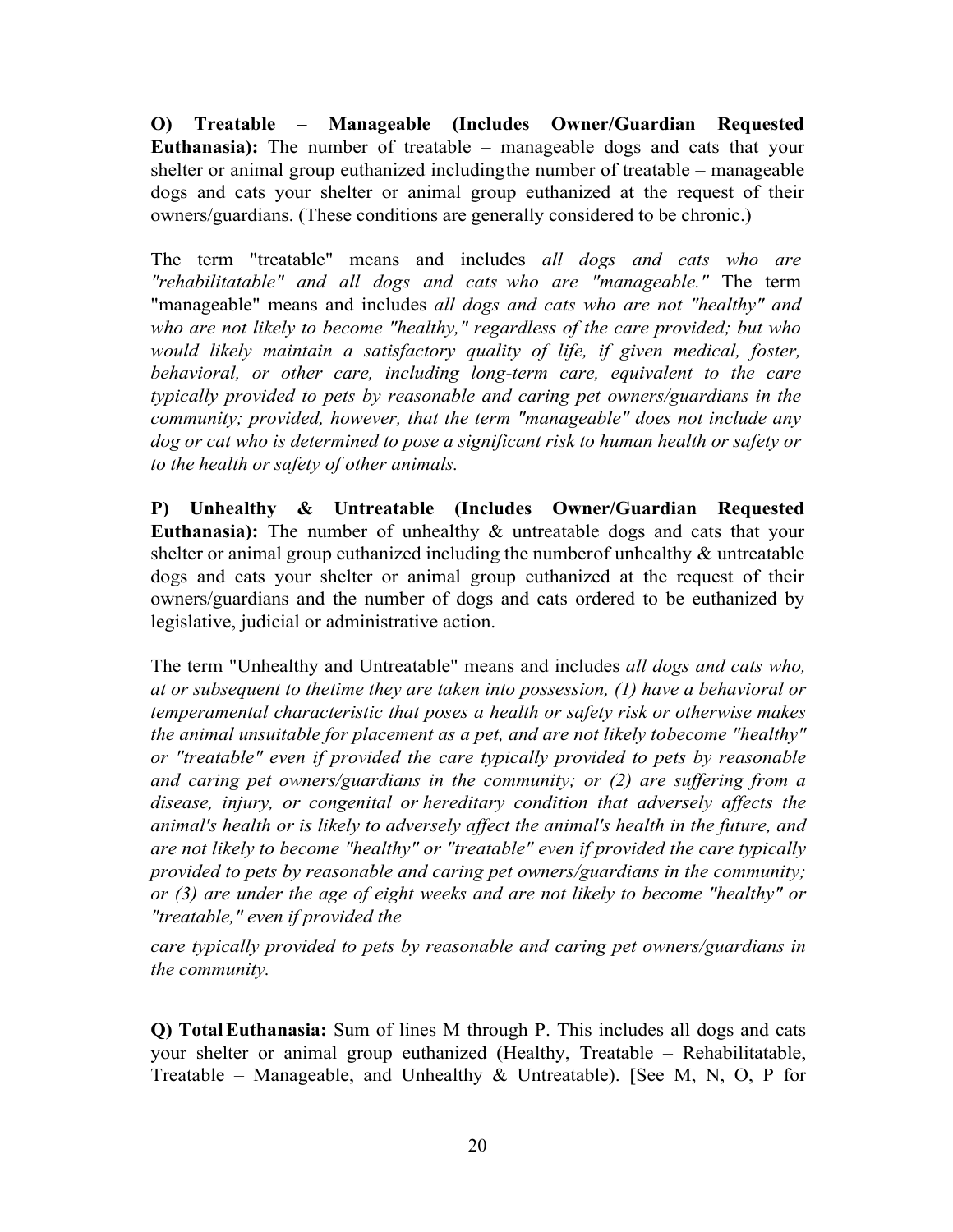definitions of healthy, treatable-rehabilitatable, treatable-manageable, unhealthy & untreatable.]

**R)Owner/Guardian Requested Euthanasia (Unhealthy & Untreatable Only):**  The number of unhealthy & untreatable dogs and cats that your shelter or animal group euthanized at the request of theirowners/guardians and the number of dogs and cats ordered to be euthanized by legislative, judicial or administrative action. Do not include any dogs and cats your shelter or animal group euthanized at the request of their owners/guardians and who were considered to be healthy, treatable-rehabilitatable or treatable-manageable at the time of death. [See M, N, O, P for definitions of healthy, treatable- rehabilitatable, treatable-manageable, unhealthy & untreatable.]

**S)Adjusted Total Euthanasia:** Total Euthanasia minus Owner/Guardian Request Euthanasia (Unhealthy& Untreatable Only). [See P for definition of unhealthy & untreatable category.]

**T)Subtotal Outcomes:** Sum of lines I through L plus S. This includes the number of dogs and cats that your shelter or animal group adopted, transferred, returned to owner/guardian. Do not include the numberof dogs and cats who died or were lost while in your shelter or in your care or the number of unhealthy  $\&$  untreatable dogs and cats that your shelter or animal group euthanized at the request of their owners/guardians or the number of dogs and cats ordered to be euthanized by legislative, judicial or administrative action. [See P for definition of unhealthy & untreatable category.]

**U)Died or Lost in Shelter/Care:** The number of dogs and cats for which your shelter or animal group assumed responsibility and who died or could not be accounted for. This includes the number of dogs and cats who died of medical complications (and were not euthanized), died in foster care or in transit, or were lost or stolen from the shelter.

**V)Total Outcomes:** Sum of lines T and U. This is the total number of dog and cat outcomes which includes the number of dogs and cats your shelter or animal group adopted, transferred, returned to owner/guardian plus the number of dogs and cats for which your shelter or animal group assumed responsibility and who died of medical complications (and were not euthanized) or were lost or stolen (from the shelter or foster care). Total outcomes do not include the number of unhealthy & untreatable dogs and cats that your shelter or animal group euthanized at the request of their owners/guardians or the number of dogs and cats ordered to be euthanized by legislative, judicial or administrative action. [See P for definition of unhealthy & untreatable category.]